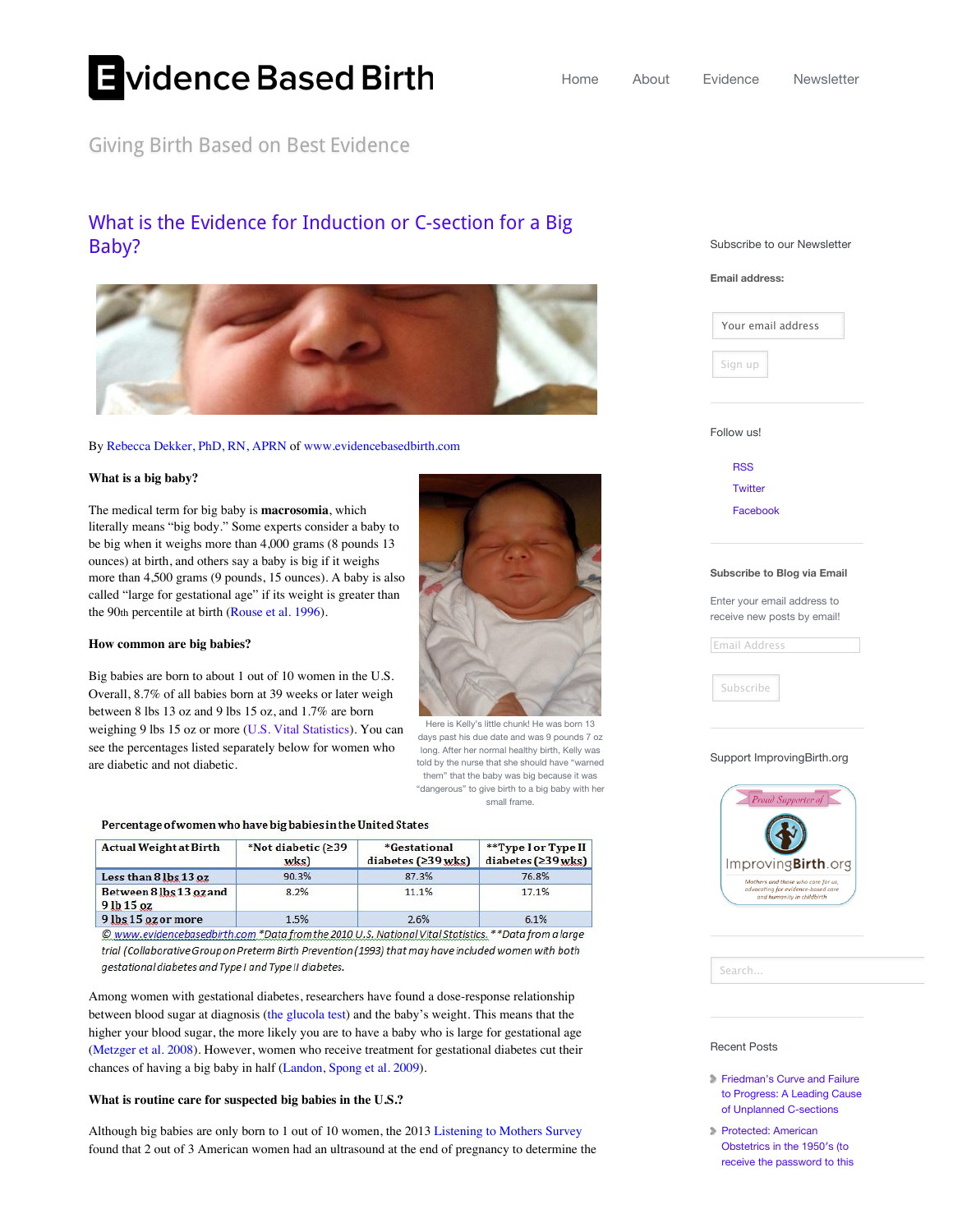baby's size, and 1 out of 3 were told that their babies were too big. In the end, the average birth weight of these suspected "big babies" was only 7 lbs 13 oz [\(Declercq, Sakala et al. 2013](http://transform.childbirthconnection.org/wp-content/uploads/2013/04/LTM-III_report.pdf)).

Of the women who were told that their baby was getting big, 2 out of 3 said their care provider discussed inducing labor because of the suspected big baby, and 1 out of 3 said their care provider talked about planning a C-section because of the big baby.



With Katie's first child, she ended up with a C-section because she was told her baby could not fit through her pelvis (7 lb 13 oz). She went on to birth her next daughter (9 lb) and next son (10 lb 2 oz), pictured here, vaginally.

Most of the women whose care providers talked about induction for big baby ended up being

induced (67%), and the rest tried to self-induce labor (37%). Nearly 1 in 5 women said they were not offered a choice when it came to induction—in other words, they were told that they must be induced for their suspected big baby.

When care providers brought up planning a C-section for a suspected big baby, 1 in 3 women ended up having a planned C-section. Two out of five women said that the discussion was framed as if there were no other options—that they must have a C-section for their suspected big baby.

In the end, care provider concerns about a suspected big baby were the 4th most common reason for an induction (16% of all inductions), and the 5th most common reason for a C-section (9% of all C-sections). More than half of all moms (57%) believed that an induction is medically necessary if a care provider suspects a big baby. So in the U.S., **most women have an ultrasound at the end of pregnancy to estimate the baby's size, and if the baby appears large, their care provider will usually recommend either an induction or an elective C-section.** Is this approach **evidence-based?**

This approach is based on 4 major assumptions:

- 1. Big babies are at higher risk for problems.
- 2. We can accurately tell if a baby will be big.
- 3. Induction keeps the baby from getting any bigger, which lowers the risk of C-section.
- 4. Elective C-sections for big baby are beneficial and don't have any major risks.

**What is the evidence for these assumptions? Are they true? Let's take a closer look at each one.**

**Assumption #1: Big babies are at higher risk for problems.**

**Reality #1: Big babies are at higher risk for temporarily getting their shoulders stuck, but difficulty giving birth to shoulders is unpredictable and permanent injuries are rare. A care provider's suspicion of a big baby is more harmful than an actual big baby itself.**

One of the main problems with big babies is shoulder dystocia ("dis toh shah") which means difficulty birthing the baby's shoulders. In articles that were written about shoulder dystocia in the 1960's-1980's, researchers frequently referred to shoulder dystocia as the "obstetrician's greatest fear."

Although big babies are at higher risk for shoulder dystocia, most cases of shoulder dystocia happen in smaller babies [\(Morrison et al. 1992\)](http://www.ncbi.nlm.nih.gov/pubmed/1448731). This is because there are many more small and normal size babies being born than big babies. Unfortunately, researchers have found that it is impossible to predict who will have shoulder dystocia and who will not [\(Foster et al. 2011\)](http://www.ncbi.nlm.nih.gov/pubmed/3591856).

In non-diabetic women, shoulder dystocia happens 0.65% of the time in babies that weigh less than 8 lbs 13 oz (6.5 cases out of 1,000 births), 6.7% of the time in babies that weigh between 8 lbs 13 oz and 9 lbs 15 oz (60 out of 1,000), and 14.5% of the time in babies that weigh 9 lbs 15 oz or

article, simply subscribe to the newsletter: [www.evidencebasedbirth.com/newsletter\)](http://evidencebasedbirth.com/american-obstetrics-in-the-1950s/)

- Sign Up NOW for the [Evidence Based Birth](http://evidencebasedbirth.com/sign-up-now-for-the-evidence-based-birth-newsletter/) Newsletter!
- [To my Midwife: Thank you!](http://evidencebasedbirth.com/to-my-midwife-thank-you/)
- **[Readers of Evidence Based](http://evidencebasedbirth.com/readers-of-evidence-based-birth-give-back/)** Birth Give Back!
- What is the Evidence for [Induction or C-section for a](http://evidencebasedbirth.com/evidence-for-induction-or-c-section-for-big-baby/) Big Baby?
- [Group B Strep in Pregnancy:](http://evidencebasedbirth.com/groupbstrep/) Evidence for Antibiotics and **Alternatives**
- [The Evidence for Doulas](http://evidencebasedbirth.com/the-evidence-for-doulas/)
- Diagnosing Gestational [Diabetes: The NIH Consensus](http://evidencebasedbirth.com/diagnosing-gestational-diabetes-the-nih-consensus-conference-day-2/) Conference Day 2
- Diagnosing Gestational [Diabetes: The NIH Consensus](http://evidencebasedbirth.com/diagnosing-gestational-diabetes-the-nih-consensus-conference-day-1/) Conference Day 1

#### Speaking Events

There are no upcoming events.

[View Calendar](http://evidencebasedbirth.com/calendar/)

#### **Categories**

- [Big babies](http://evidencebasedbirth.com/category/big-babies-2/) (1)
- **[Birth centers](http://evidencebasedbirth.com/category/birth-centers/) (1)**
- **[Breech positioning](http://evidencebasedbirth.com/category/breech-positioning/) (1)**
- [C-section](http://evidencebasedbirth.com/category/c-section/) (12)
- [Cochrane review](http://evidencebasedbirth.com/category/cochrane-review/) (13)
- **[Continuous electronic fetal](http://evidencebasedbirth.com/category/continuous-electronic-fetal-monitoring/)** monitoring (5)
- [Doulas](http://evidencebasedbirth.com/category/doulas/) (1)
- [Eating and drinking during](http://evidencebasedbirth.com/category/eating-and-drinking-during-labor/) labor (2)
- [Electronic fetal monitoring](http://evidencebasedbirth.com/category/electronic-fetal-monitoring/) (2)
- [Evidence based practice](http://evidencebasedbirth.com/category/evidence-based-practice/) (41)
- [Exercise](http://evidencebasedbirth.com/category/exercise/) (1)
- [Failure to progress](http://evidencebasedbirth.com/category/failure-to-progress/) (1)
- [Gestational diabetes](http://evidencebasedbirth.com/category/gestational-diabetes-2/) (5)
- [Guest writers](http://evidencebasedbirth.com/category/guest-writers/) (4)
- [Home birth](http://evidencebasedbirth.com/category/home-birth-2/) (2)
- [Induction](http://evidencebasedbirth.com/category/induction/) (5)
- [Interviews](http://evidencebasedbirth.com/category/interviews/) (1)
- $\triangleright$  [IV stuff](http://evidencebasedbirth.com/category/iv-stuff/) (3)
- **Mobility** (2)
- [Natural birth](http://evidencebasedbirth.com/category/natural-birth/) (6)
- [Newborn procedures](http://evidencebasedbirth.com/category/newborn-procedures/) (3)
- [Positive birth stories](http://evidencebasedbirth.com/category/positive-birth-stories/) (1)
- [Posts by Dr. Shannon](http://evidencebasedbirth.com/category/posts-by-dr-shannon/) (3)
- **[Premature Rupture of](http://evidencebasedbirth.com/category/premature-rupture-of-membranes/)** Membranes (1)

Starting at 10 weeks, Camahta was told she would need a Csection because she was "fat" and the baby was going to be "huge." At 41 weeks, the doctor estimated the baby was close to 10 pounds. Camahta's son was born via a much-needed Csection 2 days later due to cord entanglement. He weighed 5 pounds 14 ounces.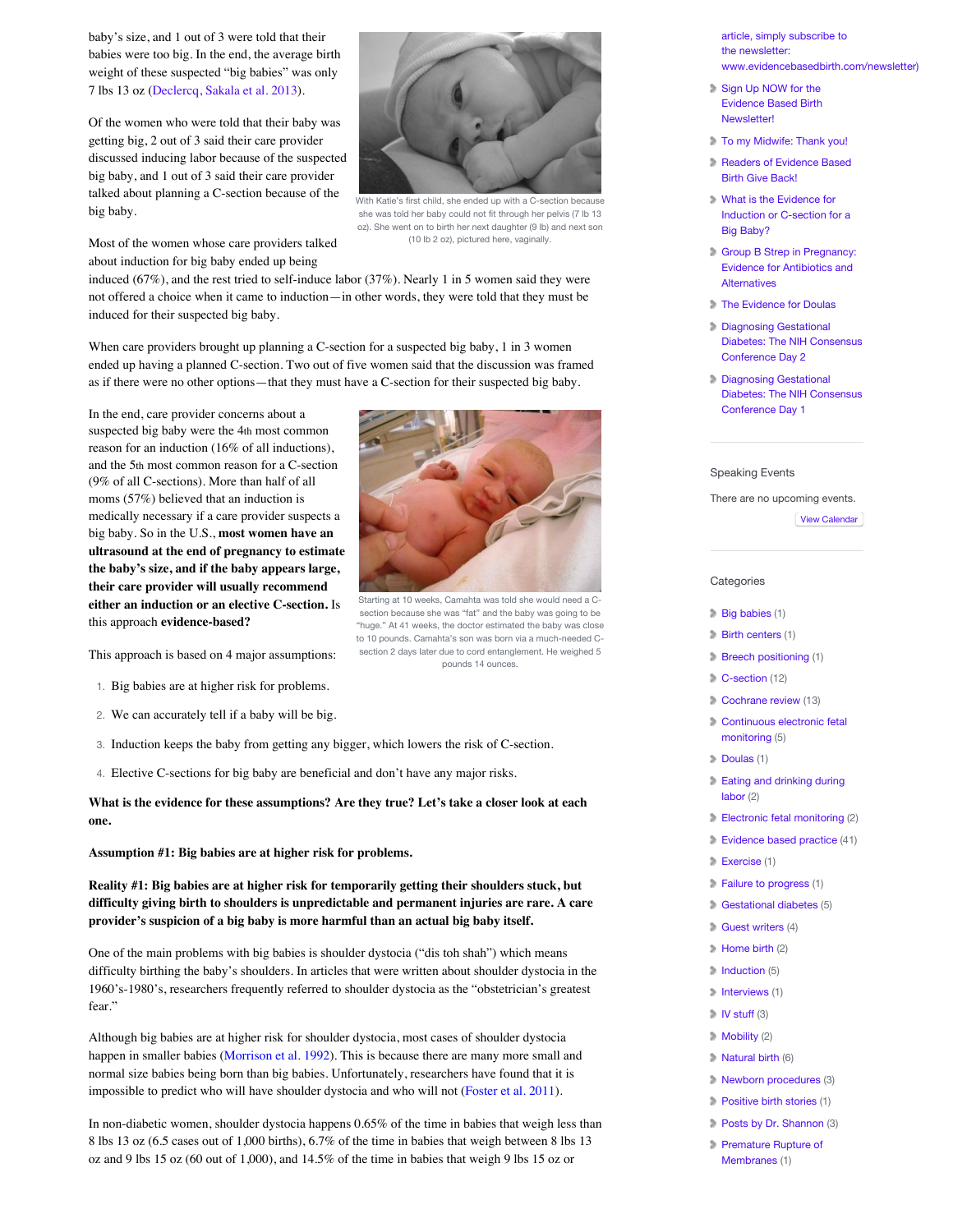greater (145 out of 1,000) [\(Rouse et al. 1996\)](http://www.ncbi.nlm.nih.gov/pubmed/8903259).

Rates of shoulder dystocia are much higher in Type I and Type II diabetes (2.2% of babies that weigh less than 8 lbs 15 oz, 13.9% of babies that weigh between 8 lb 15 oz and 9 lb 13 oz, and 52.5% of babies that weigh more than 9 lb 13 oz), and among women with gestational diabetes ([Rouse et al. 1996\)](http://www.ncbi.nlm.nih.gov/pubmed/8903259).

I was not able to find exact numbers for the percentage of women with gestational diabetes who have shoulder dystocia, as the rates change depending on each woman's blood sugars. However, we have strong evidence that treatment



Katlin's daughter was born vaginally (9 lb 8 oz) after she refused an induction. She had a shoulder dystocia, which the doctor was able to manage. Afterwards, a nurse said she was shocked that Katlin was "allowed" to birth vaginally.

for gestational diabetes drastically cuts the chance of having a big baby and shoulder dystocia (To read more, click [here\)](http://evidencebasedbirth.com/diagnosing-gestational-diabetes-the-nih-consensus-conference-day-1/).

Although most cases of shoulder dystocia can be managed by a care provider, **it can sometimes result in a nerve injury in the baby called** [brachial plexus injury.](http://www.mayoclinic.com/health/brachial-plexus-injury/DS00897) A baby does not have to have shoulder dystocia in order to experience a brachial plexus injury. One-third of brachial plexus injuries happen when there wasn't any shoulder dystocia. In fact, some cases of brachial plexus injury happen after elective Cesarean surgery [\(Rouse et al. 1996\)](http://www.ncbi.nlm.nih.gov/pubmed/8903259).

Some infants who have brachial plexus injury (7 out of 100) will end up with permanent nerve damage to the arm and shoulder. The remaining infants who have an injury will get better— sometimes on their own, and sometimes after therapy or surgery [\(Rouse et al. 1996\)](http://www.ncbi.nlm.nih.gov/pubmed/8903259).

#### Rates of Shoulder Dystocia and Brachial Plexus Injury in Non-Diabetic Women

| Actual Weight at<br><b>Birth</b>      | <b>Rate of</b><br>shoulder<br>dystocia in non-<br>diabetic women | <b>If there is a</b><br>shoulder<br>dystocia, the<br>rate of brachial<br><i>plexus injury</i> | <b>If there is a</b><br>brachial plexus<br>injury, the rate<br>of permanent<br>disability | Overall rate of<br>permanent nerve<br><b>disability</b> among<br>all babies in this<br>weight range |  |
|---------------------------------------|------------------------------------------------------------------|-----------------------------------------------------------------------------------------------|-------------------------------------------------------------------------------------------|-----------------------------------------------------------------------------------------------------|--|
| Less than 8 lbs<br>13 <sub>oz</sub>   | 0.65%                                                            | 9%                                                                                            | 6.7%                                                                                      | $0.004\%$ (1 in 25,000)                                                                             |  |
| Between 8 lbs 13<br>oz and 9 lb 15 oz | 6.7%                                                             | 18%                                                                                           | 6.7%                                                                                      | $0.08\%$ (1 in 1,237)                                                                               |  |
| 9 lbs 15 oz or<br>more                | 14.5%                                                            | 26%                                                                                           | 6.7%                                                                                      | $0.25\%$ (1 in 400)                                                                                 |  |

© www.evidencebasedbirth.com, datafrom Rouse et al., 1996. Curious how to do the math? (example using the 2<sup>nd</sup> row): 6.7% x 18% x 6.7% or .067 x 0.18 x .067= .00080802 (.08%) or 1 in 1,237

Although shoulder dystocia can be scary when it happens, there are ways care providers can help [prevent and manage a shoulder dystocia. For more information, read this article on shoulder](http://midwifethinking.com/2010/12/03/shoulder-dystocia-the-real-story/) dystocia by Midwife Thinking.

**Could my baby die if it experiences shoulder dystocia?** Deaths from shoulder dystocia are possible but extremely rare. In 1996, researchers looked at all the studies so far that had reported the rate of death due to shoulder dystocia. In 15 studies, there were 1,100 cases of shoulder dystocia and no deaths (a death rate of  $0\%$ ). In 2 other studies, the rates of infant death were  $1\%$  (1 baby out of 101 "died at delivery," possibly due to the dystocia) and 2.5% (1 infant died out of 40 cases of shoulder dystocia) ([Rouse et al. 1996\)](http://www.ncbi.nlm.nih.gov/pubmed/8903259).

#### **Can big babies cause any other problems?**

It is possible that women who give birth to big babies are more likely to have severe **perineal tears** (3rd or 4th degree). However, research studies have found conflicting results. For example, one large study found no difference in 3rd and 4th degree perineal tears between women who had big babies and those who had normal size babies ([Weissmann-Brenner et al. 2012](http://www.ncbi.nlm.nih.gov/pubmed/22936200)). In contrast, another study of hospital births in California during 1995-1999 found a higher rate of 4th degree tears in big babies who were born vaginally [\(Stotland et al. 2004\)](http://www.ncbi.nlm.nih.gov/pubmed/15548393). However, 4th degree tear rates in this particular study were very high, even among normal weight babies (1.5%), and the authors did not describe how many women had episiotomies, which is a leading cause of 4th degree tears.

Overall, the risk of a severe tear (3rd or 4th degree) is low in most women (anywhere from 0.2% to 0.6%), whether or not you have a big baby [\(Weissmann-Brenner et al. 2012\)](http://www.ncbi.nlm.nih.gov/pubmed/22936200). Although having a big baby may be a risk factor for severe tears, severe tears are uncommon to begin with, and a big baby is nowhere near as big a risk factor as other things like vacuum and forceps delivery. To put it

- [Printable practice bulletins](http://evidencebasedbirth.com/category/printable-practice-bulletins/) (3)
- [Pushing](http://evidencebasedbirth.com/category/pushing-2/) (3)
- [Skin-to-Skin](http://evidencebasedbirth.com/category/skin-to-skin-2/) (5)
- [Tearing](http://evidencebasedbirth.com/category/tearing/) (1)
- [Testimonial](http://evidencebasedbirth.com/category/testimonial/) (11)
- [Tests during pregnancy](http://evidencebasedbirth.com/category/tests-during-pregnancy/) (3)
- [Ultrasound](http://evidencebasedbirth.com/category/ultrasound/) (1)
- [Uncategorized](http://evidencebasedbirth.com/category/uncategorized/) (4)
- $\triangleright$  [VBAC](http://evidencebasedbirth.com/category/vbac/) (1)
- [Waterbirth](http://evidencebasedbirth.com/category/waterbirth/) (3)
- [Wireless electronic fetal](http://evidencebasedbirth.com/category/wireless-electronic-fetal-monitoring/) monitoring (1)

#### Recent Comments

- Stacy on Friedman's Curve and Failure to Progress: A [Leading Cause of Unplanned](http://evidencebasedbirth.com/friedmans-curve-and-failure-to-progress-a-leading-cause-of-unplanned-c-sections/#comment-6148) C-sections
- What Should My Birth Plan Include? A Walkthrough For [Natural Birth. | Trimester Talk](http://trimestertalk.com/evidence-based-birth-plan/) on Friedman's Curve and [Failure to Progress: A Leading](http://evidencebasedbirth.com/friedmans-curve-and-failure-to-progress-a-leading-cause-of-unplanned-c-sections/#comment-6078) Cause of Unplanned Csections
- [Birthy Weekend Links | Birth](http://birthinjoy.com/2013/09/07/birthy-weekend-links/) In Joy on Friedman's Curve and Failure to Progress: A [Leading Cause of Unplanned](http://evidencebasedbirth.com/friedmans-curve-and-failure-to-progress-a-leading-cause-of-unplanned-c-sections/#comment-6060) C-sections
- [Weekend Links | Birth In Joy](http://birthinjoy.com/2013/09/06/weekend-links-5/) on Friedman's Curve and [Failure to Progress: A Leading](http://evidencebasedbirth.com/friedmans-curve-and-failure-to-progress-a-leading-cause-of-unplanned-c-sections/#comment-6035) Cause of Unplanned Csections
- [What to Know if Your Labor](http://givingbirthwithconfidence.org/2013/09/what-to-know-if-your-labor-stalls/) Stalls — Giving Birth with Confidence on Friedman's Curve and Failure to [Progress: A Leading Cause of](http://evidencebasedbirth.com/friedmans-curve-and-failure-to-progress-a-leading-cause-of-unplanned-c-sections/#comment-6034) Unplanned C-sections

#### Archives

- [August 2013](http://evidencebasedbirth.com/2013/08/?cat=-119,-118,-120,-121,-155,-156,-154,-157) (2)
- [July 2013](http://evidencebasedbirth.com/2013/07/) (2)
- [June 2013](http://evidencebasedbirth.com/2013/06/) (2)
- [April 2013](http://evidencebasedbirth.com/2013/04/) (1)
- **[March 2013](http://evidencebasedbirth.com/2013/03/) (3)**
- **[February 2013](http://evidencebasedbirth.com/2013/02/) (2)**
- **January 2013** (4)
- **December 2012** (4)
- **November 2012** (4)
- [October 2012](http://evidencebasedbirth.com/2012/10/) (5)
- [September 2012](http://evidencebasedbirth.com/2012/09/) (1)
- [August 2012](http://evidencebasedbirth.com/2012/08/) (4)
- **July 2012** (5)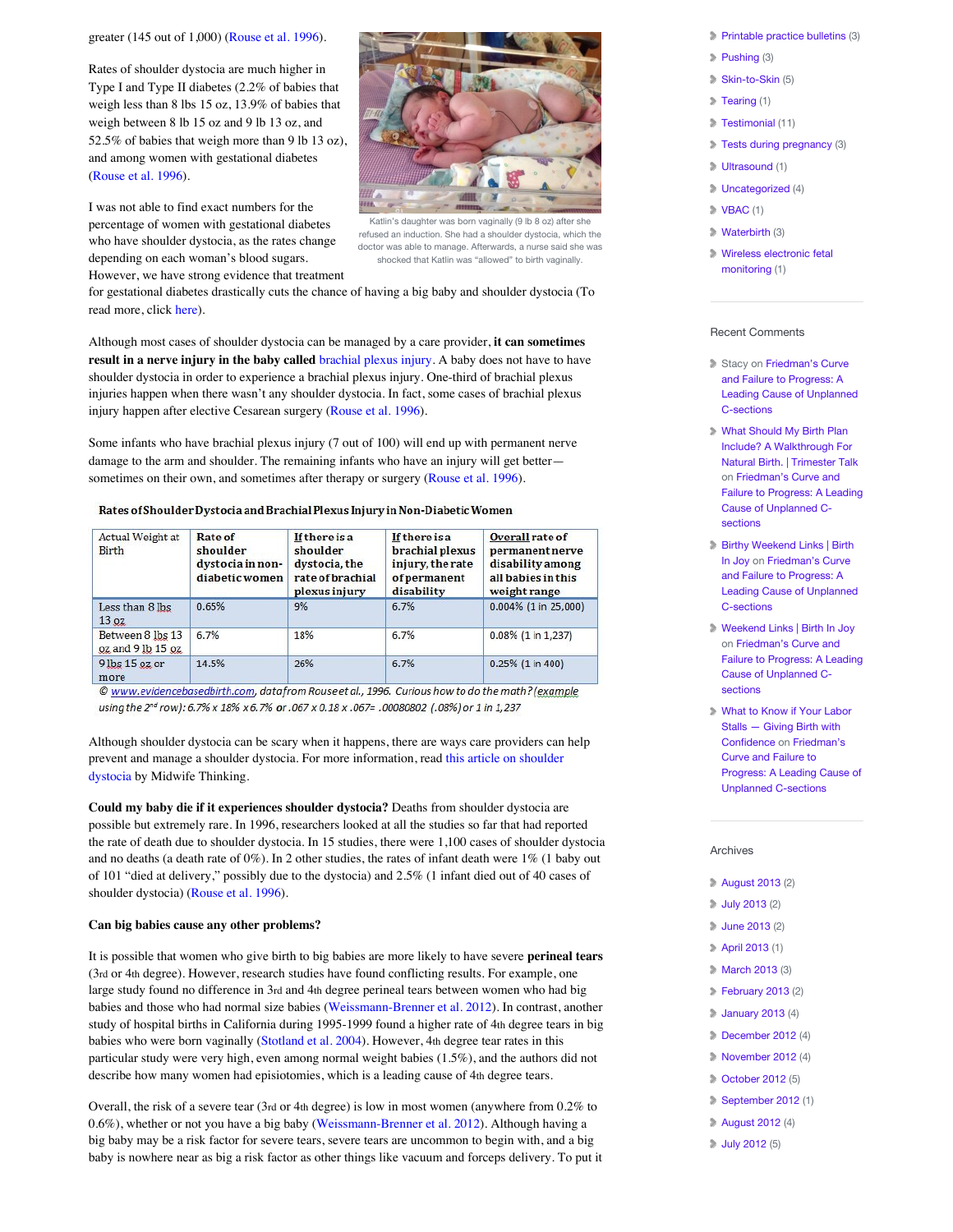into perspective, having a big baby may increase the risk of a severe tear by 3 times (so if your baseline risk was 0.2%, it would increase to 0.6%), but a vacuum delivery increases the risk by 11 times (from 0.2% to 2.2%), and the use of forceps [increases the risk by 39 times \(from 0.2% to 7.8%\) \(Sheiner](http://www.ncbi.nlm.nih.gov/pubmed/15024575) et al. 2005).

Women who give birth to big babies may be at higher risk for **postpartum bleeding (hemorrhage).** In one large study, researchers found that women who gave birth to babies who weigh more than 9 lbs 15 oz are more likely to have postpartum hemorrhage (1.7%) compared to women who had normal size babies (0.3%) [\(Weissmann-Brenner et al. 2012\)](http://www.ncbi.nlm.nih.gov/pubmed/22936200). However, it is not clear whether this higher rate of postpartum hemorrhage is due to the big baby itself or the inductions and C-sections that care providers often recommend for a big baby [\(Fuchs et al. 2013](http://www.ncbi.nlm.nih.gov/pmc/articles/PMC3623722/))—as both these procedures can increase the risk of postpartum hemorrhage ([Magann et al. 2005\)](http://www.ncbi.nlm.nih.gov/pubmed/16108235).



Laura's 3rd baby, born at home, weighed 10 lb 6 oz– a full 2-3 pounds larger than her first two babies! Despite his being so large and having a nuchal hand, Laura did not need any stitches.

Some women have said their doctors recommend C-sections for big babies because there is a higher risk of **stillbirth**. However, I was not able to find any research evidence to support this claim—**no evidence suggests a higher risk of stillbirth in big babies of non-diabetic women**. The risk of stillbirth has historically been higher in women with Type I or Type II diabetes. However, in recent years the stillbirth rate for women with Type I or Type II diabetes has drastically declined, due to improvements in how we manage diabetes during pregnancy (Gabbe et al. 2012). As far as gestational diabetes goes, the



[Amy, a well-controlled Type I diabetic, had her 3rd son \(9 lbs](http://evidencebasedbirth.com/evidence-for-induction-or-c-section-for-big-baby/amy_as2/) 11 oz) after a lightning fast 25 minute labor.

largest study ever done on gestational diabetes found no **link between gestational diabetes and stillbirth** [\(Metzger et al. 2008\)](http://www.nejm.org/doi/full/10.1056/NEJMoa0707943#t=abstract).

Perhaps most importantly, when a big baby is suspected, women are more likely to experience a **harmful change** in how their care providers see and manage labor and delivery. This leads to a **higher C-section rate and a higher rate of women inaccurately being told that labor is taking too long or the baby does not "fit."**

In fact, research has consistently shown that **the care provider's perception that a baby is big is more harmful than an actual big baby by itself**. In a very important study, researchers what happened to women who were suspected of having a big baby (>8 lbs 13 oz) to what happened to women who were not suspected of having a big baby—but who ended up having one (Sadeh-[Mestechkin et al. 2008\). The end results were astonishing. Women who were suspected of hav](http://www.ncbi.nlm.nih.gov/pubmed/?term=18299867)ing a big baby (and actually ended up having one) had a triple in the induction rate; more than triple the C-section rate, and a quadrupling of the maternal complication rate, compared to women who were not suspected of having a big baby but who had one anyways.

Which is more dangerous: A big baby or a care provider's suspicion of a big baby?

|                              | Women were NOT suspected<br>of having a big baby (and<br>actually had one) | Women were suspected of<br>having a big baby (and<br>actually had one) |
|------------------------------|----------------------------------------------------------------------------|------------------------------------------------------------------------|
| <b>Induction rate</b>        | 14%                                                                        | 42%                                                                    |
| <b>Cesarean section rate</b> | 17%                                                                        | 57%                                                                    |
| Maternal complication rate   | 4%                                                                         | 17%                                                                    |

© www.evidencebasedbirth.com, datafrom Sadeh et al., 2009

Complications were most often due to C-sections and included bleeding (hemorrhage), wound infection, wound separation, fever, and need for antibiotics. There were no differences in shoulder dystocia between the 2 groups. In other words, when a care provider "suspected" a big baby (as compared to not knowing the baby was going to be big), this tripled the C-section rates and made [mothers more likely to experience complications, without improving the health of babies \(Sadeh-](http://www.ncbi.nlm.nih.gov/pubmed/?term=18299867) [June 2012](http://evidencebasedbirth.com/2012/06/) (13)

- **May 2012** (14)
- [April 2012](http://evidencebasedbirth.com/2012/04/) (2)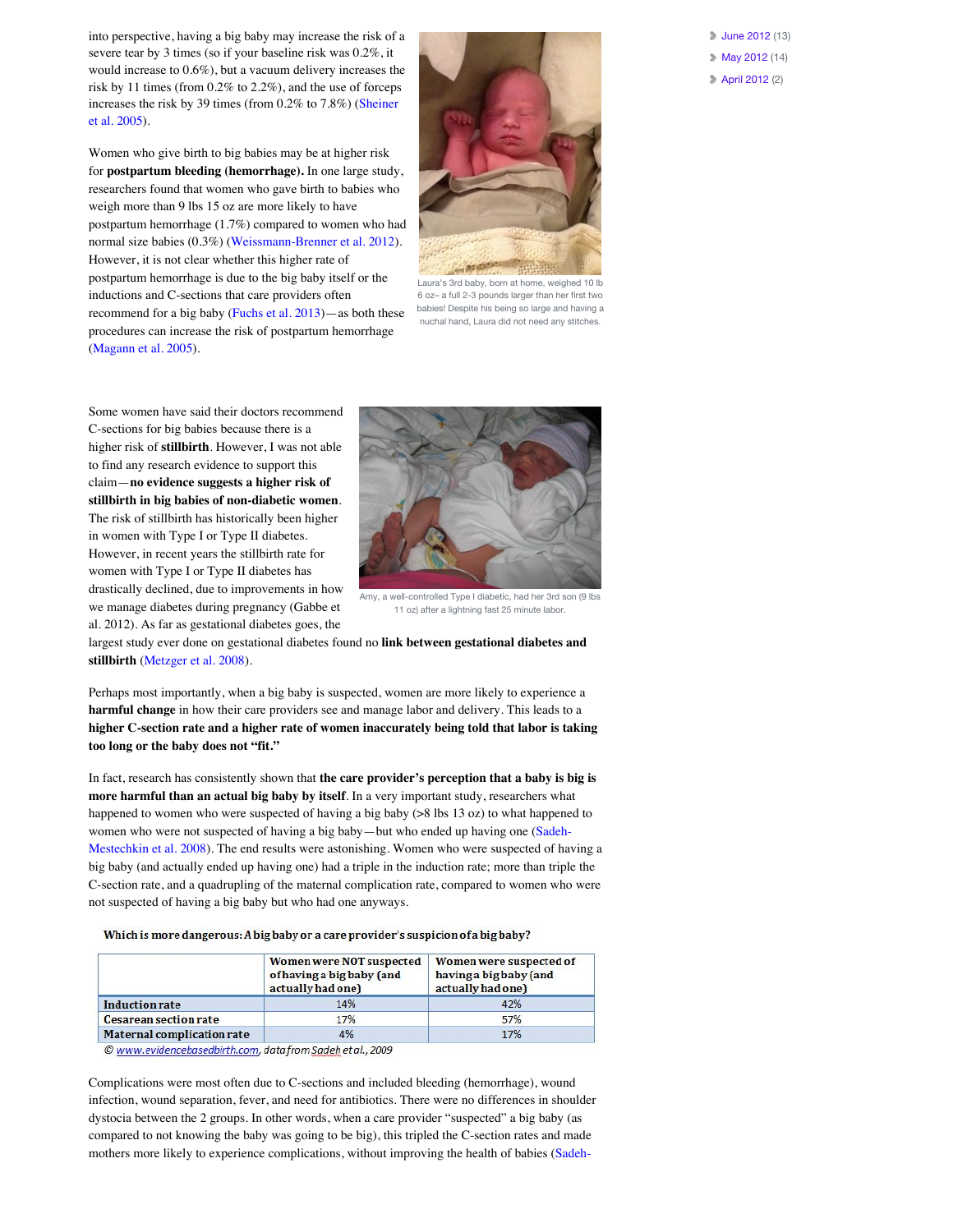#### [Mestechkin et al. 2008\).](http://www.ncbi.nlm.nih.gov/pubmed/?term=18299867)

Other researchers have found that when a firsttime mom is **incorrectly suspected of having a big baby, that care providers have less patience with labor and are more likely to recommend a C-section** for stalled labor. In this study, researchers followed 340 first-time moms who were all induced at term. They compared the ultrasound estimate of the baby's weight with the actual birth weight. When the ultrasound falsely said the baby was going to weigh more than 15% higher than it ended up weighing, physicians were more than twice as likely to diagnose "stalled labor" and perform a C-section for that



Pilar's baby was born at 41 weeks at home, weighing 10 l Her labor was 12 hours (including 4 hours of pushing). She did not have any ultrasounds during her pregnancy and so they did not suspect a big baby.

reason (35%) than if there was no overestimation of weight (13%) ([Blackwell et al. 2009b](http://www.ncbi.nlm.nih.gov/pubmed/19254597)).

Overall, a total of 8 different studies—spanning the years 1992 to 2012—have all shown that it is the suspicion of a big baby—not big babies themselves—that leads to higher induction rates, higher [C-section rates, and higher rates of stalled labor \(](http://www.ncbi.nlm.nih.gov/pubmed/10664942)[Levine et al. 1992;](http://www.ncbi.nlm.nih.gov/pubmed/1727587)[Weeks et al. 199](http://www.ncbi.nlm.nih.gov/pubmed/7485323)[5; Parry et al.](http://www.ncbi.nlm.nih.gov/pubmed/10664942) 2000; [Weiner et al. 2002;](http://www.ncbi.nlm.nih.gov/pubmed/12270559)[Sadeh-Mestechkin et al. 2008;](http://www.ncbi.nlm.nih.gov/pubmed/?term=18299867) [Blackwell et al. 2009](http://www.ncbi.nlm.nih.gov/pubmed/19254597); [AW et al. 2010](http://www.ncbi.nlm.nih.gov/pubmed/20103792); [Little et al. 2012\)](http://www.ncbi.nlm.nih.gov/pubmed/22902073).

So although big babies are at higher risk for some problems, an even bigger problem for some women is the care provider's perception that there is a big baby. **This perception—whether it is true or false—changes the way the care provider behaves, which increases the chance of bad outcomes**. For most women, an ultrasound at the end of pregnancy to estimate the baby's size increases the chance of harm to her, and does not improve the health of the baby. As the title of one research study says, "Big baby?? Better not tell!"

#### **Assumption #2: We can tell whether a baby will be big at birth.**

#### **Reality #2: Care providers and ultrasound are equally poor at predicting whether a baby will be big at birth.**

Time and time again, researchers have found that it is very difficult to predict a baby's size before it is born. Although 2 out of 3 U.S. women receive an ultrasound at the end of pregnancy (Declercq et al. 2013) to "estimate the baby's size," ultrasound results are **very unreliable.** 

In 2005, researchers looked at all of the studies that had ever been done on ultrasound and estimating the baby's weight at the end of pregnancy. They found 14 studies that looked at ultrasound and its ability to predict that a baby would weigh more than 8 lbs 13 oz. Ultrasound was only accurate 17% to 79% of the time, with most studies showing that the accuracy ("post-test probability") was less than 50%. This means that for every 10 babies that ultrasound predicts will weigh more than 8 pounds, 13 ounces– 5 babies will weigh more than that and the other 5 will weigh less (Chauhan et al. 2005).



Ashley was pressured into an induction. Doctors suspected an 11 lb baby, but she ended up weighing only 7 lbs 1 oz.

Ultrasound is even worse at trying to predict babies who will be born weighing 9 pounds 15 ounces or greater. In 5 studies that were done, the accuracy of ultrasounds to predict extra-large babies was only 20-30%. This means that for every 10 babies the ultrasound identified as weighing more than 9 pounds 15 ounces, only 2 to 3 babies actually weighed that much, while the other 7 to 8 babies weighed less [\(Chauhan et al. 2005\)](http://www.ncbi.nlm.nih.gov/pubmed/16098852).

The researchers found 4 studies that looked at the ability of ultrasound to predict big babies in women with diabetes. The accuracy of these ultrasounds was 61-63%, which means that for every 10 babies of diabetic women who are thought to weigh more than 8 lbs 13 oz, 6 will weigh that much and 4 will weigh less. The ultrasound test probably performs better in diabetic women simply because diabetic women are more likely to have big babies. In other words, it's easier to predict a big baby in someone who is much more likely to have a big baby to begin with.

Care providers are equally inaccurate when it comes to estimating the size of the baby. When a care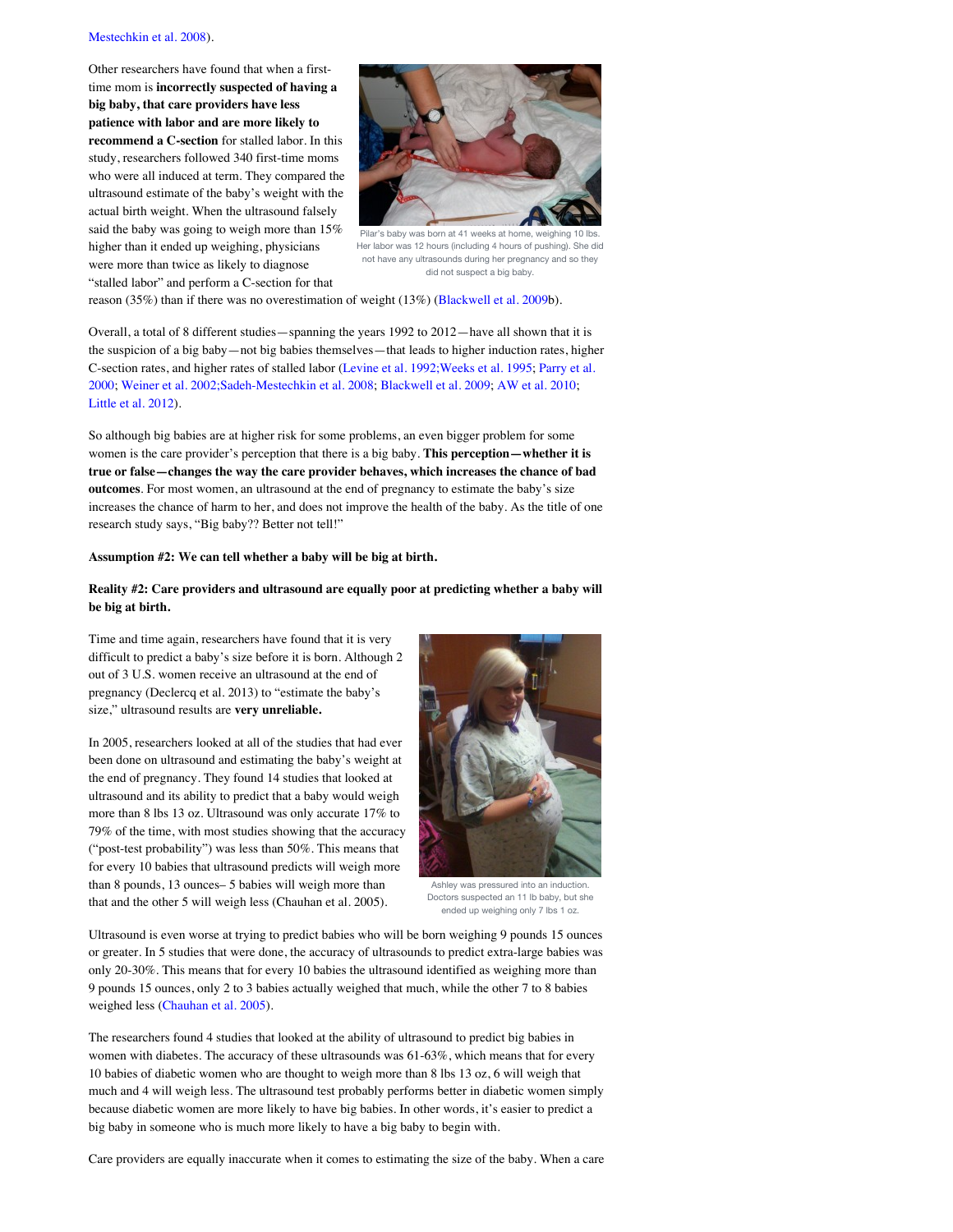provider estimates that a baby is going to weigh more than 8 lb 13 oz, the overall accuracy is only 40-53%. This means that out of all the babies that are thought to weigh more than 8 lbs 13 oz, half will weigh more than 8 lbs 13 oz and half will weigh less. The care provider's accuracy goes up if the woman has diabetes or is post-term, again, because the chance of having a big baby is higher among these women.

**Assumption #3: Induction allows the baby to be born at a smaller weight, which helps avoid shoulder dystocia and reduces the risk of C-section.**

**Reality #3: Although suspected big babies who are induced are born about 3.5 ounces lighter, induction for suspected big baby does not lower the risk of shoulder dystocia, and it may increase the risk of C-section.**

Researchers have consistently found that induction for suspected big babies does not improve the health of moms or babies. In a 2009 [Cochrane review, researchers \(Irion and Boulvain](http://www.ncbi.nlm.nih.gov/pubmed/10796221) 2000) combined 3 studies in which 372 women with suspected big babies were randomly assigned to either 1) induction or 2) waiting for normal labor. When researchers compared the induction group to the normal labor group, they found no differences in C-section rates or shoulder dystocia rates. The researchers did not look at neonatal ICU admissions, Apgar scores, death rates, perineal tears, mothers' satisfaction with care, or any long-term outcomes.



Julie was told through her entire pregnancy that she was having a big baby. She was induced after an ultrasound at 40 weeks 3 days because he was "big" and ended up with a Csection after a cascade of interventions and more threats about my baby being "too big." He was 7lbs 10oz and 19.5 inches long, and spent the first three days of his life in an incubator because he wasn't ready to be born.

Because [Gonen \(1997\)](http://www.ncbi.nlm.nih.gov/pubmed/9170464) was the largest study included in the Cochrane review, let's take a

closer look at it. In this study, women were included if they were at least 38 weeks, had a suspected big baby (8 lbs 13 oz to 9 lbs 15 oz), did not have gestational diabetes, and had not had a previous C-section. Less than half the women were first-time moms. Women were randomly assigned (like flipping a coin) to either immediate induction with oxytocin (sometimes with cervical ripening) or waiting for normal labor.

The results? Women in the normal labor group went into labor about 5 days later than women who were immediately induced. Although women in the normal labor group tended to have slightly bigger babies (on average 3.5 ounces or 99 grams heavier), there was no difference in shoulder dystocia or C-section rates. All 11 cases of shoulder dystocia were easily managed without any nerve damage or trauma. Two infants in the normal labor group had mild brachial plexus injury but neither of these 2 infants had shoulder dystocia, and both injuries were only temporary. Finally, researchers found that the ultrasound overestimated the baby's weight 70% of the time and under-estimated the baby's weight 28% of the time.

In summary, the researchers found that: 1) ultrasound estimation of weight was inaccurate, 2) shoulder dystocia and nerve injury were unpredictable, and 3) induction for big baby did not decrease the C-section rate or the risk of shoulder dystocia.

Although the randomized, controlled trials on induction for big baby found that induction did not hurt or help moms or babies, the overall number of women enrolled in those studies was small (less than 400 women). So it is helpful for us to look at observational studies, in which researchers followed large numbers of women with suspected big babies to see what happened.

In 2002, researchers combined the results of 9 observational studies that compared women who [were induced for big baby and women who went into normal labor on their own \(Sanchez-Ramos](http://www.ncbi.nlm.nih.gov/pubmed/?term=sanchez+ramos+AND+macrosomia) et al. 2002). **Women who went into normal labor had a lower C-section rate** (8% vs. 17%), a higher spontaneous vaginal birth rate (83% vs. 73%), and the same shoulder dystocia rate when they were compared to women who were induced. In other words, induction for suspected big baby increased the C-section rate and did not lower the shoulder dystocia rate.

There may be a couple of reasons why the observational studies found a higher C-section rate with induction, when the randomized, controlled trials did not. First of all, the number of women was much larger in the observational studies, which makes it easier to tell a difference in C-section rates. Second, women in the observational studies who were induced may have had other medical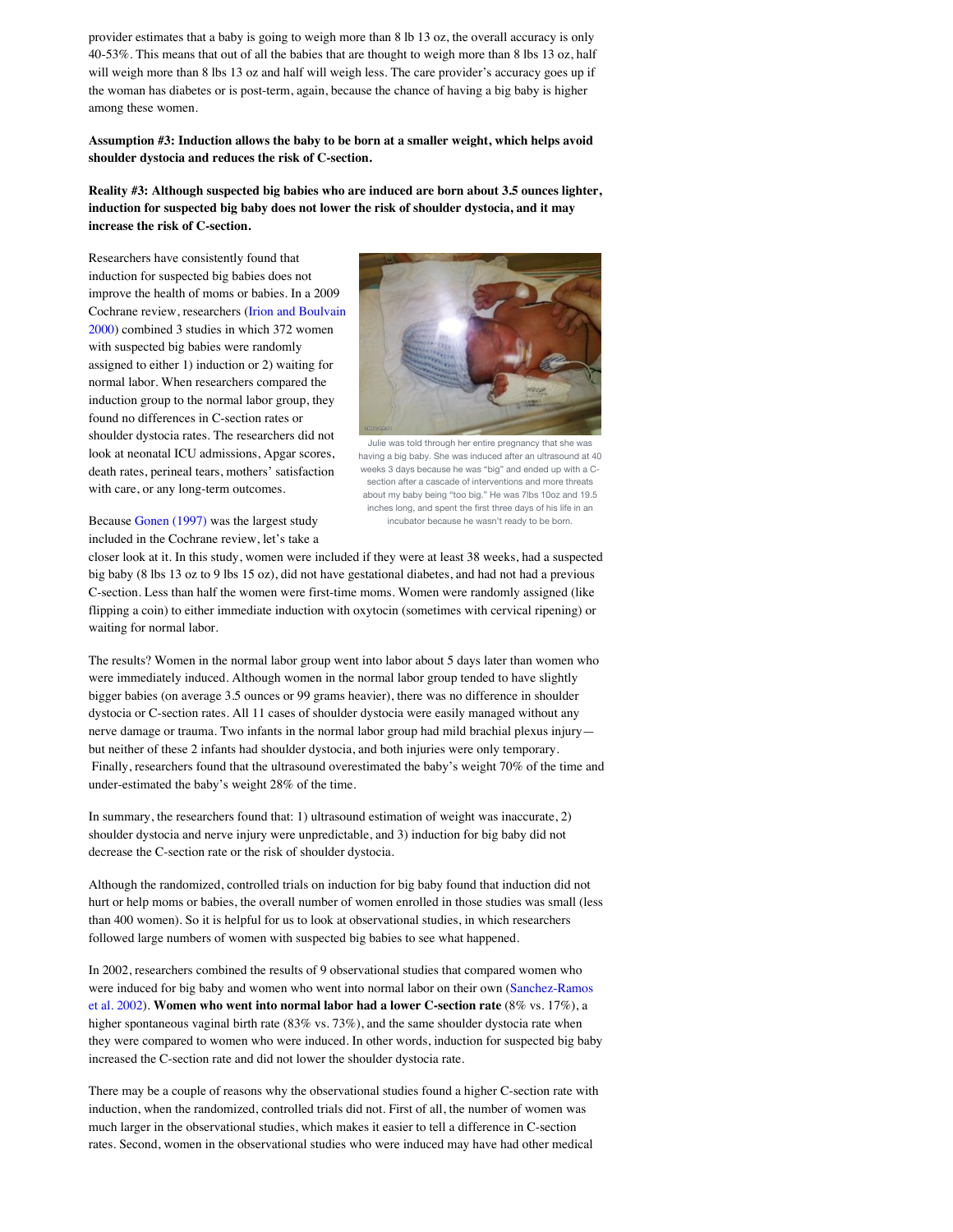problems that made them more likely to end up with C-sections. Third, there were more first-time moms in the observational studies—and these moms would be more likely to end up a C-section if they are induced.

**Assumption #4: Elective C-sections for big baby has benefits that outweigh the potential harms.**

**Reality #4: Among women who are not diabetic, it would take nearly 3,700 unnecessary Csections to prevent one baby from having a permanent nerve injury due to shoulder dystocia. If care providers recommend an elective C-section for extra big babies (>9 lbs 15 oz), for every 3 cases of permanent nerve injury that they would prevent, there would be 1 extra maternal death.** 

Although some care providers will recommend an induction for a big baby, many skip this step and go straight to recommending an elective Cesarean. However, **no studies have ever shown that a policy of elective Cesareans for big babies improves the health of moms and babies**. On the contrary, researchers have estimated that this type of approach is extremely expensive and that it would take thousands of unnecessary C-sections to prevent one case of permanent nerve injury.



she was talked into a C-section with her second baby because the doctors were afraid of another shoulder dystocia. Her 3rd baby (pictured here) was induced 1 week early because they thought she was 11 lbs. Jillian ended up having a successful VBAC with a 7 lbs 12 oz baby– and no shoulder dystocia.

In 1996, a **very important study** published in the Journal of the American Medical Association found that a policy of elective C-sections for all

big babies was not cost-effective and that there were more potential harms than potential benefits ([Rouse et al. 1996\)](http://www.ncbi.nlm.nih.gov/pubmed/8903259).

In this study, the researchers calculated the potential effects of 3 different types of policies:

- 1. No routine ultrasounds to estimate the baby's size
- 2. Routine ultrasounds and elective C-section for babies weighing 8 lbs 13 oz or more
- 3. Routine ultrasounds and elective C-section for babies weighing 9 lbs 15 oz or more.

The researchers looked at the results separately for diabetic and non-diabetic women.

The results? Among non-diabetic women, a policy of elective C-sections for all suspected big babies over 8 lbs, 13 oz puts a large number of women and babies at risk of expensive and unnecessary surgeries. In order to prevent 1 permanent nerve injury, 2,345 women would have unnecessary C-sections at a cost of \$4.9 million dollars per injury prevented (costs were estimated using year 1995 dollars).

With a policy of elective C-sections for all suspected big babies over 9 lbs 15 oz, even more women would have unnecessary surgery. In order to prevent 1 permanent nerve injury, 3,695 women would need to undergo unnecessary C-sections at a cost of \$8.7 million per injury prevented.

The authors estimated that **for every 3.2 permanent nerve injuries prevented, there would be 1 maternal death due to the increased risk of death associated with C-sections.** Other possible harms associated with the elective C-section policy include higher rates of serious maternal infections, blood clot disorders, bleeding (hemorrhage) that requires blood transfusions, and newborn breathing problems.

Among diabetic women, the results were different—mostly because ultrasound is slightly more reliable at predicting big babies in women who are diabetic, and because shoulder dystocia is more common in these women as well. If diabetic women were offered an elective C-section for every baby that is suspected of weighing more than 8 pounds 13 ounces, it would take 489 unnecessary surgeries to prevent one case of



After an ultrasound "confirmed" her baby was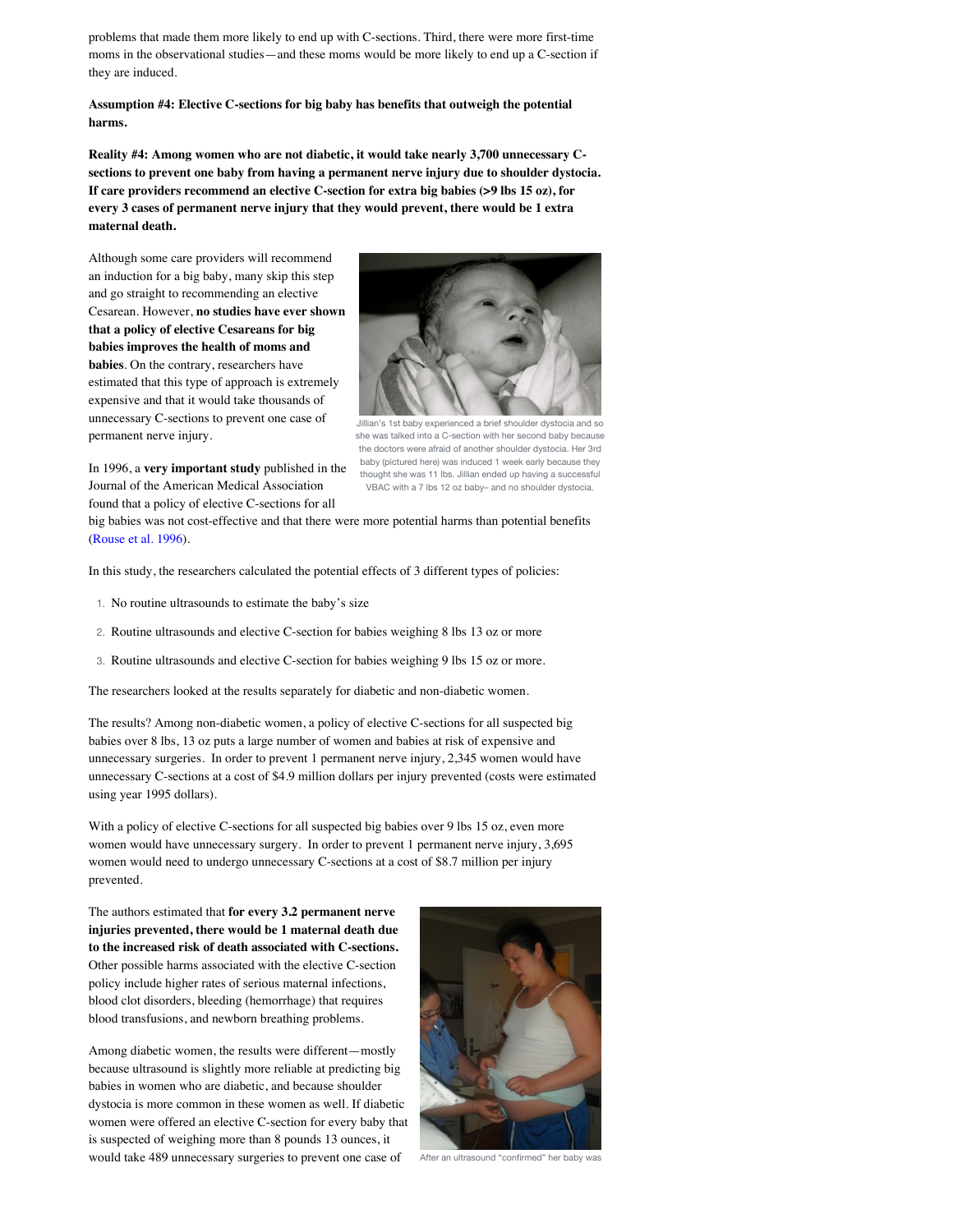permanent nerve damage. This would cost \$930,000 per injury avoided. If diabetic women had an elective C-section when their babies were suspected of being 9 pounds 15 ounces or greater, it would take 443 unnecessary surgeries to prevent one case of permanent nerve injury, at a cost of \$880,000 per injury avoided.

large, Heidi was told she must schedule a Csection for her second baby (she wanted a vaginal birth after Cesarean). She gave birth vaginally after pushing for 1 hour and 15 minutes.

In summary, evidence does not support elective C-sections for all suspected big babies, especially among non-diabetic women. There have been no randomized, controlled trials testing this intervention. It is likely that for most non-diabetic women, the potential harms of an elective Csection for a big baby outweigh the potential benefits.

In fact, **non-diabetic women may be given inaccurate information if their care providers present elective C-section as a completely "safe" or "safer" option than vaginal birth for a suspected big baby,** when in fact Cesarean surgery carries much potential harm for the mom, infant, and children born in future pregnancies. To read more about the potential benefits and harms of C-section versus vaginal birth, you may want to read:

#### ["Why Cesareans are a BIG DEAL to you, your wife, and your daughter"](http://vbacfacts.com/2012/12/09/why-cesareans-are-a-big-deal-to-you-your-wife-and-your-daughter/) from [VBACFacts.com](http://www.vbacfacts.com/)

#### ["C-sections: Best Evidence"](http://www.childbirthconnection.org/article.asp?ck=10166) from [ChildbirthConnection.org](http://www.childbirthconnection.org/)

### **What is the bottom line? In summary, for non-diabetic moms:**

- Ultrasounds and care providers are equally inaccurate at predicting whether or not a baby will be big. If an ultrasound or a care provider predicts a big baby, they will be wrong half the time.
- If a care provider thinks that you are going to have a big baby, this thought is more harmful than the actual big baby itself
	- The suspicion of a big baby leads many care providers to manage a woman's care in a way that triples her risk of Csection and quadruples the risk of complications.
	- Because of this "suspicion problem," ultrasounds to estimate a baby's weight probably do more harm than good in most women.
- Induction for big baby does not lower the risk of shoulder dystocia and may increase the risk of C-section, especially in first-time moms
- A policy of elective C-sections for big babies likely does more harm than good for most women
	- It would take nearly 3,700 elective C-sections to prevent one permanent case of nerve injury in babies who are suspected of weighing more than 9 pounds 15 ounces
	- For every 3 permanent nerve injuries that are prevented, there will be 1 maternal death due to the elective C-sections

#### **For diabetic moms and moms with gestational diabetes:**

- Ultrasounds are slightly more accurate at predicting a big baby, but only because these moms are at higher risk of having a big baby to begin with
- Elective C-sections may be more cost-effective in women who have Type I or Type II diabetes
- Treatment for gestational diabetes drastically lowers the chance of having a big baby and shoulder dystocia
- For information specifically on induction with gestational diabetes, read this article:
- **Did you like this article? Then you may like to read…**

#### **Gestational diabetes and the glucola test** (Click [here\)](http://evidencebasedbirth.com/gestational-diabetes-and-the-glucola-test/)

**Does gestational diabetes always mean a big baby and an induction?** (Click [here\)](http://evidencebasedbirth.com/does-gestational-diabetes-always-mean-a-big-baby-and-induction/)

**What is the evidence for erythromycin eye ointment in newborns?** (Click [here\)](http://evidencebasedbirth.com/is-erythromycin-eye-ointment-always-necessary-for-newborns/)



Jill says, "My first baby was 8 days late, and was 11lbs & 23.5″. My second baby was also 8 days late, and was 9lbs3oz and 21.5″. Both were natural, unmedicated hospital births.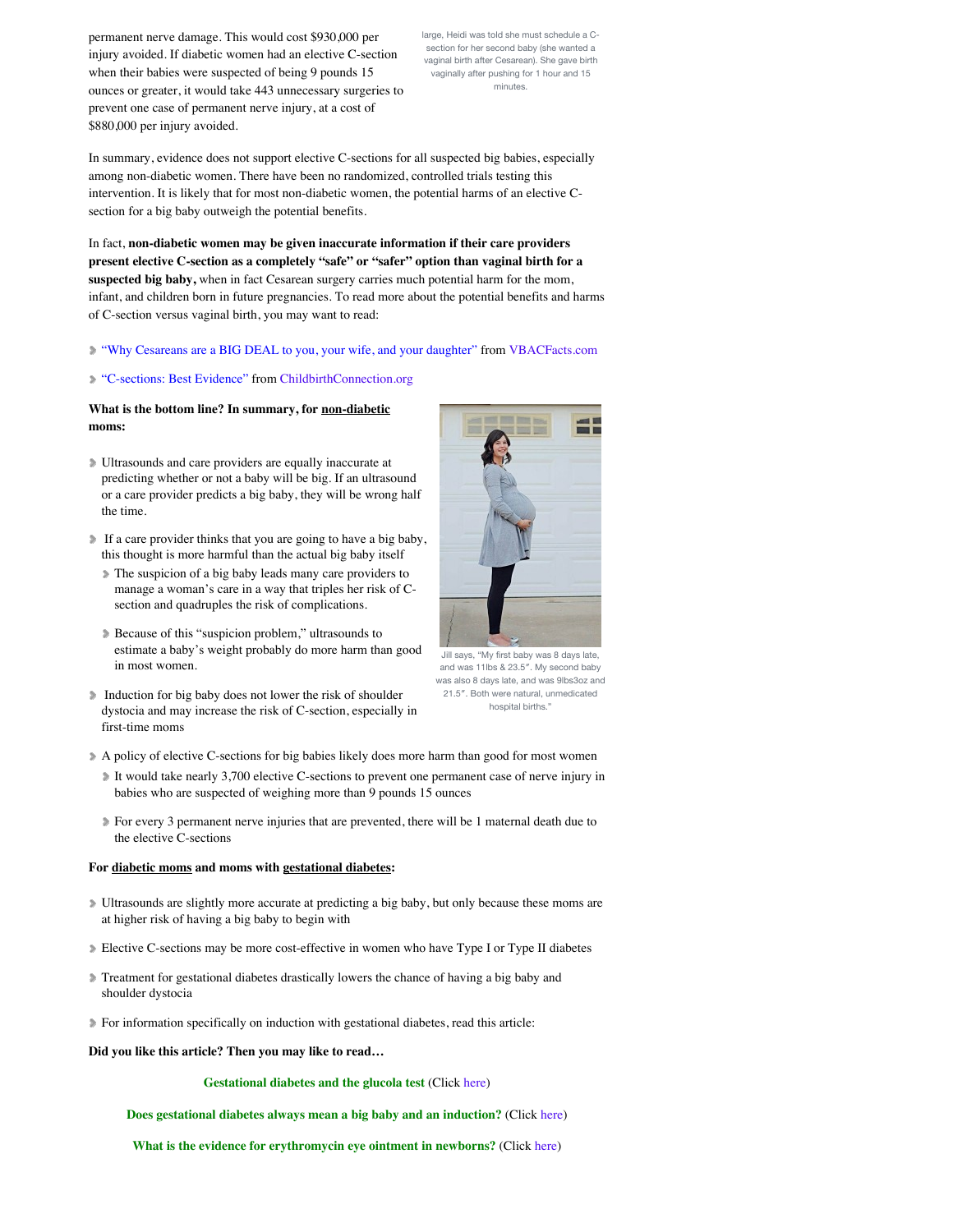#### **Follow Evidence Based Birth on [Facebook,](http://www.facebook.com/evidencebasedbirth) [Twitter,](http://www.twitter.com/birthevidence) or [Pinterest!](http://www.pinterest.com/birthevidence)**

#### **Or subscribe to receive blog posts by email by typing your email address into the upper right hand corner of this screen.**

*Thank you to my 2 regular physician reviewers and to Amy Romano, MSN, CNM, Co-author of [Optimal Care in Childbirth: The Case for a Physiologic Approach](http://www.optimalcareinchildbirth.com/), for their feedback on this blog post. Thank you also to my readers for contributing photos of their big (and not so big), beautiful babies! I didn't have room to include all the photos, but check back soon for a Facebook album with everyone's photos and stories.*

#### **References**

(1993). "Multicenter randomized, controlled trial of a preterm birth prevention program. Collaborative Group on Preterm Birth Prevention." Am J Obstet Gynecol 169(2 Pt 1): 352-366. Click [here.](http://www.ncbi.nlm.nih.gov/pubmed/8362947)

Blackwell, S. C., J. Refuerzo, et al. (2009). "Overestimation of fetal weight by ultrasound: does it influence the likelihood of cesarean delivery for labor arrest?" Am J Obstet Gynecol 200(3): 340 e341-343. Click [here.](http://www.ncbi.nlm.nih.gov/pubmed/19254597)

Chauhan, S. P., W. A. Grobman, et al. (2005). "Suspicion and treatment of the macrosomic fetus: a review." Am J Obstet Gynecol 193(2): 332-346. Click [here.](http://www.ncbi.nlm.nih.gov/pubmed/16098852)

Declercq, E. R., C. Sakala, et al. (2013) "Listening to mothers III: Pregnancy and childbirth."

Foster, E. R., K. B. Cunnane, et al. (2011). "Executive dysfunction and depressive symptoms associated with reduced participation of people with severe congestive heart failure." Am J Occup Ther 65(3): 306-313. Click [here](http://www.ncbi.nlm.nih.gov/pubmed/3591856).

Fuchs, F., J. Bouyer, et al. (2013). "Adverse maternal outcomes associated with fetal macrosomia: what are the risk factors beyond birthweight?" **BMC** pregnancy and childbirth 13: 90. Click [here](http://www.ncbi.nlm.nih.gov/pmc/articles/PMC3623722/).

Gabbe, S. G., J. R. Niebyl, et al. (2012). Obstetrics: Normal and problem pregnancies, Elsevier.

Gonen, O., D. J. Rosen, et al. (1997). "Induction of labor versus expectant management in macrosomia: a randomized study." Obstetrics and gynecology 89(6): 913-917. Click [here.](http://www.ncbi.nlm.nih.gov/pubmed/9170464)

Irion, O. and M. Boulvain (2000). "Induction of labour for suspected fetal macrosomia." Cochrane Database Syst Rev(2): CD000938. Click [here](http://www.ncbi.nlm.nih.gov/pubmed/10796221).

Landon, M. B., C. Y. Spong, et al. (2009). "A multicenter, randomized trial of treatment for mild gestational diabetes." N Engl J Med 361(14): 1339-1348. Click [here.](http://www.nejm.org/doi/full/10.1056/NEJMoa0902430#t=articleResults)

Levine, A. B., C. J. Lockwood, et al. (1992). "Sonographic diagnosis of the large for gestational age fetus at term: does it make a difference?" Obstetrics and gynecology 79(1): 55-58. Click [here](http://www.ncbi.nlm.nih.gov/pubmed/1727587).

Little, S. E., A. G. Edlow, et al. (2012). "Estimated fetal weight by ultrasound: a modifiable risk factor for cesarean delivery?" Am J Obstet Gynecol 207(4): 309 e301-306. Click [here](http://www.ncbi.nlm.nih.gov/pubmed/22902073).

Magann, E. F., S. Evans, et al. (2005). "Postpartum hemorrhage after vaginal birth: an analysis of risk factors." South Med J 98(4): 419-422. Clic[k here.](http://www.ncbi.nlm.nih.gov/pubmed/16108235)

Melamed, N., Y. Yogev, et al. (2010). "Sonographic prediction of fetal macrosomia: the consequences of false diagnosis." J Ultrasound Med 29(2): 225-230. Click [here.](http://www.ncbi.nlm.nih.gov/pubmed/20103792)

Metzger, B. E., L. P. Lowe, et al. (2008). "Hyperglycemia and adverse pregnancy outcomes."  $\underline{N}$ Engl J Med 358(19): 1991-2002. Click [here.](http://www.nejm.org/doi/full/10.1056/NEJMoa0707943#t=abstract)

Morrison, J. C., J. R. Sanders, et al. (1992). "The diagnosis and management of dystocia of the shoulder." Surg Gynecol Obstet 175(6): 515-522. Click [here.](http://www.ncbi.nlm.nih.gov/pubmed/1448731)

Parry, S., C. P. Severs, et al. (2000). "Ultrasonographic prediction of fetal macrosomia. Association with cesarean delivery." J Reprod Med 45(1): 17-22. Click [here.](http://www.ncbi.nlm.nih.gov/pubmed/10664942)

Rouse, D. J., J. Owen, et al. (1996). "The effectiveness and costs of elective cesarean delivery for fetal macrosomia diagnosed by ultrasound." Jama 276(18): 1480-1486. Clic[k here.](http://www.ncbi.nlm.nih.gov/pubmed/8903259)

Sadeh-Mestechkin, D., A. Walfisch, et al. (2008). "Suspected macrosomia? Better not tell." Arch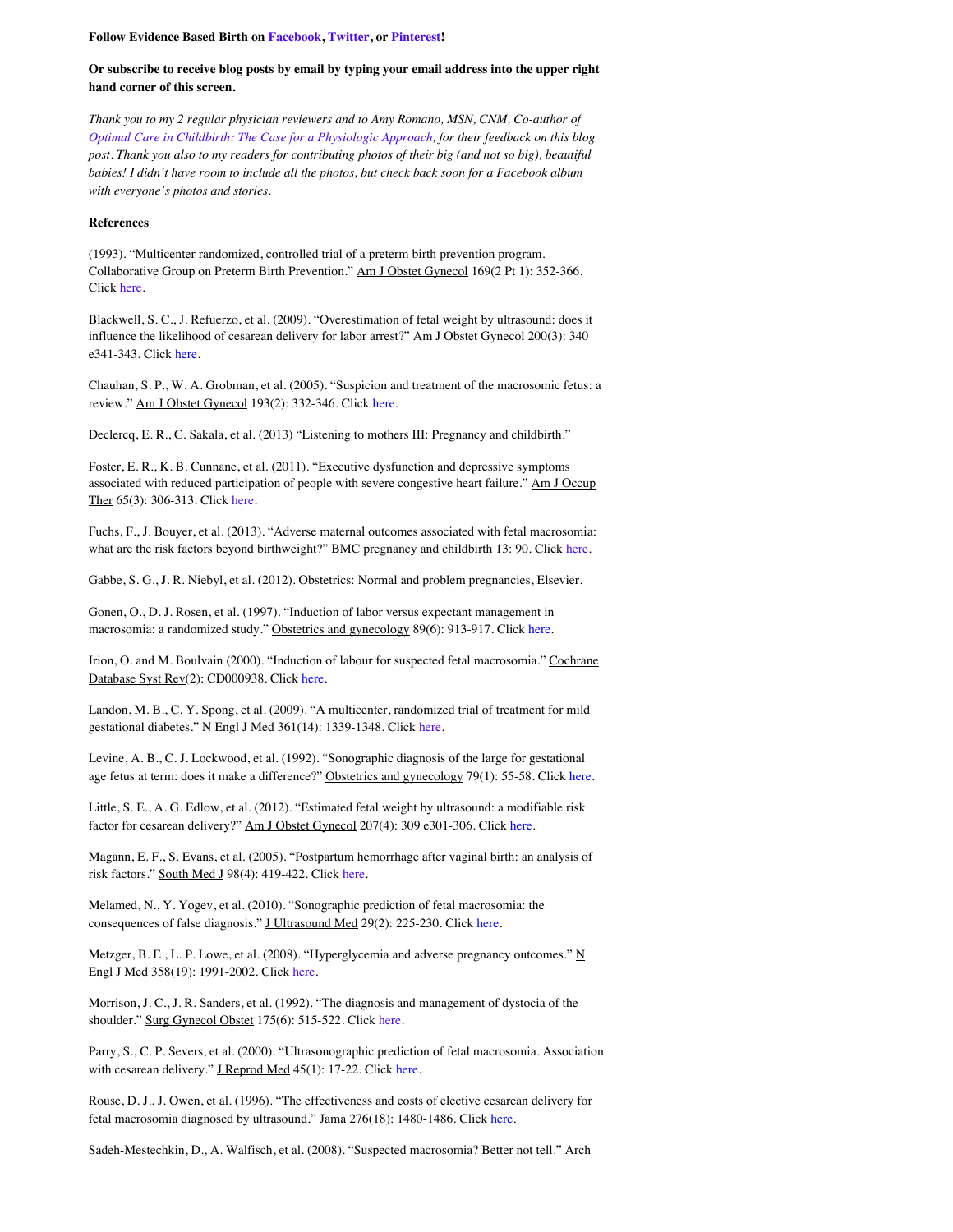Gynecol Obstet 278(3): 225-230. Click [here.](http://www.ncbi.nlm.nih.gov/pubmed/?term=18299867)

Sanchez-Ramos, L., S. Bernstein, et al. (2002). "Expectant management versus labor induction for suspected fetal macrosomia: a systematic review." Obstetrics and gynecology 100(5 Pt 1): 997-1002. Click [here](http://www.ncbi.nlm.nih.gov/pubmed/?term=sanchez+ramos+AND+macrosomia).

Sheiner, E., A. Levy, et al. (2005). "Third degree perineal tears in a university medical center where midline episiotomies are not performed." Arch Gynecol Obstet 271(4): 307-310. Click [here.](http://www.ncbi.nlm.nih.gov/pubmed/15024575)

Stotland, N. E., A. B. Caughey, et al. (2004). "Risk factors and obstetric complications associated with macrosomia." International journal of gynaecology and obstetrics 87(3): 220-226. Click [here](http://www.ncbi.nlm.nih.gov/pubmed/15548393).

Weeks, J. W., T. Pitman, et al. (1995). "Fetal macrosomia: does antenatal prediction affect delivery route and birth outcome?" Am J Obstet Gynecol 173(4): 1215-1219. Click [here.](http://www.ncbi.nlm.nih.gov/pubmed/7485323)

Weiner, Z., I. Ben-Shlomo, et al. (2002). "Clinical and ultrasonographic weight estimation in large for gestational age fetus." Eur J Obstet Gynecol Reprod Biol 105(1): 20-24. Click [here.](http://www.ncbi.nlm.nih.gov/pubmed/12270559)

Weissmann-Brenner, A., M. J. Simchen, et al. (2012). "Maternal and neonatal outcomes of macrosomic pregnancies." Med Sci Monit 18(9): PH77-81. Click [here](http://www.ncbi.nlm.nih.gov/pubmed/22936200).

| Share this:  | Facebook 10K+         | Twitter 186                                                                                                             | Pinterest | LinkedIn 6 | Email | Print |
|--------------|-----------------------|-------------------------------------------------------------------------------------------------------------------------|-----------|------------|-------|-------|
| 186<br>Tweet | Like $ 32k $          | 404                                                                                                                     |           |            |       |       |
|              | _ _ _ _ _ _ _ _ _ _ _ | ____<br>the contract of the contract of the contract of the contract of the contract of the contract of the contract of |           |            |       |       |

**Posted in:** [Big babies](http://evidencebasedbirth.com/category/big-babies-2/)[,](http://evidencebasedbirth.com/category/tests-during-pregnancy/) [C-sectio](http://evidencebasedbirth.com/category/c-section/)[n,](http://evidencebasedbirth.com/category/tests-during-pregnancy/) [Evidence based practice](http://evidencebasedbirth.com/category/evidence-based-practice/)[,](http://evidencebasedbirth.com/category/tests-during-pregnancy/) [Gestational diabetes](http://evidencebasedbirth.com/category/gestational-diabetes-2/)[,](http://evidencebasedbirth.com/category/tests-during-pregnancy/) [Inductio](http://evidencebasedbirth.com/category/induction/)[n, Tests during](http://evidencebasedbirth.com/category/tests-during-pregnancy/) pregnancy, [Ultrasound](http://evidencebasedbirth.com/category/ultrasound/)

[Leave a Comment: \(41\)](http://evidencebasedbirth.com/evidence-for-induction-or-c-section-for-big-baby/#respond) →

33 Comments



## **Ginger Bisharat**

*June 5, 2013*

My first child was 37 weeks (only two weeks ahead of his due date, but they retrospectively adjusted it once they were able to evaluate him in person) and came in at 7lbs 15.6 oz – just shy of 8 pounds. His brother was 41+ weeks and just shy of 10 pounds at 9lbs 15.4 oz.

Both births were completely natural, out-of-hospital, and virtually uneventful. My midwife never suggested that my babies might be "too big." Granted, I am 5'11″ and about 160lbs, but I think her expectations are just more in line with reality than what a lot of medical professionals seem to believe.

Just had to share since apparently we were further off the charts than I thought!



#### **Noriko Utsuzawa**

*June 6, 2013*

Thanks for a great research. It was surprising to see such a big difference (more than 3lbs) between the doc's estimate and actual birth weight.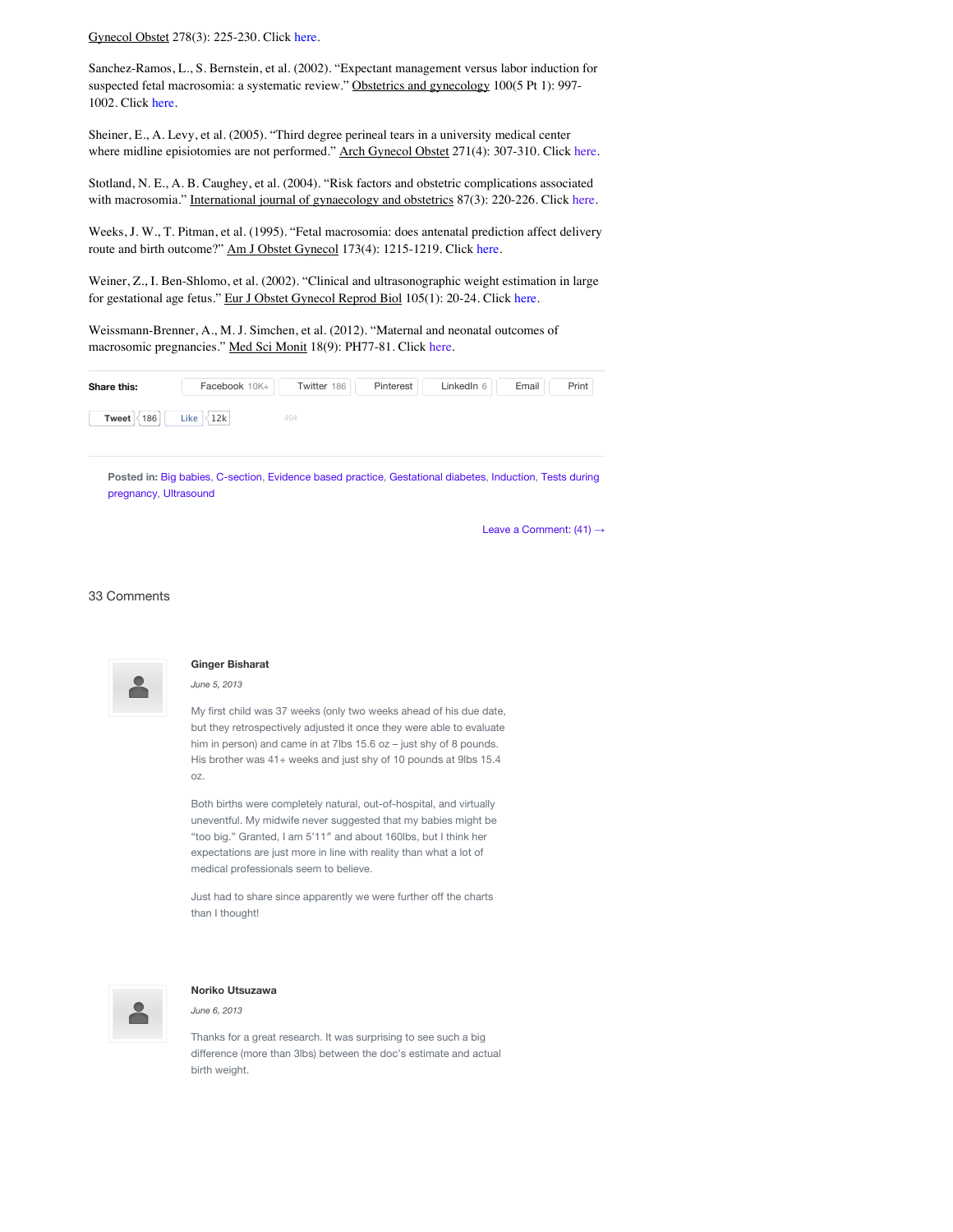

#### **Shona**

*June 6, 2013*

My doctors told me my little guy was going to be about 11 to 11.5 pound and we decided to do a C-section he was born 1 day before his due date and was 12lbs 3 ozs, I had a quick recovery and a flawless pregnancy.



#### **Kristyn**

*June 6, 2013*

My story is a little different. With my first, they told me she was small and I had tons of NST's to go to. They said she was about 6lbs and they were concerned about her growth… My munchkin came out at 8lbs and was perfectly healthy.



#### **[Wendy Staas](http://www.naturalbirthevangelist.com/)**

*June 6, 2013*

Thank you so much for this research. It is too often that my doulamomma's are being told they are having big babies. . . it breaks my heart. I know they do not need to be induced, but they find it tough to challenge the system. This evidence would be great for them to take to their doctors. Your doing such great work!! Blessings!!



#### **karla** *June 7, 2013*

Do u hve any info on estimated "small" babies? Im 28 wks and doctors say hes small in ths 38th percentile. Measuring 5 days later then EDD. They r also telling me that he might be premature. Due to low ms pap a in blood.



#### **Captain Obvious**

*June 7, 2013*

"Your body won't produce a baby that is too big for you to deliver"

\$33,351,934 reasons why a doctor might consider offering an elective cesarean. These are only one year's OBG Management Medical Verdict worthy cases. There are more that are just not published, this is not just a rare event parents and babies have do worry about.

1) WHEN SHOULDER DYSTOCIA WAS ENCOUNTERED VERDICT A \$5.5 million Iowa verdict was returned.

2) ERB'S PALSY AFTER SHOULDER DYSTOCIA VERDICT A \$1.34 million New Jersey verdict was returned.

3) FORCEPS DELIVERY INJURES MOTHER'S PELVIC FLOOR VERDICT A \$1,716,469 Illinois verdict was returned, which included \$484,000 to the patient's husband for loss of consortium.

4) LARGE BABY WITH CERVICAL SPINE INJURY VERDICT A confidential Texas settlement was reached.

5) DID OB'S ERRORS CAUSE THIS CHILD'S INJURIES? VERDICT A \$1,314,600 Iowa verdict was returned.

6) 12 LB, 7 OZ BABY, BRACHIAL PLEXUS INJURY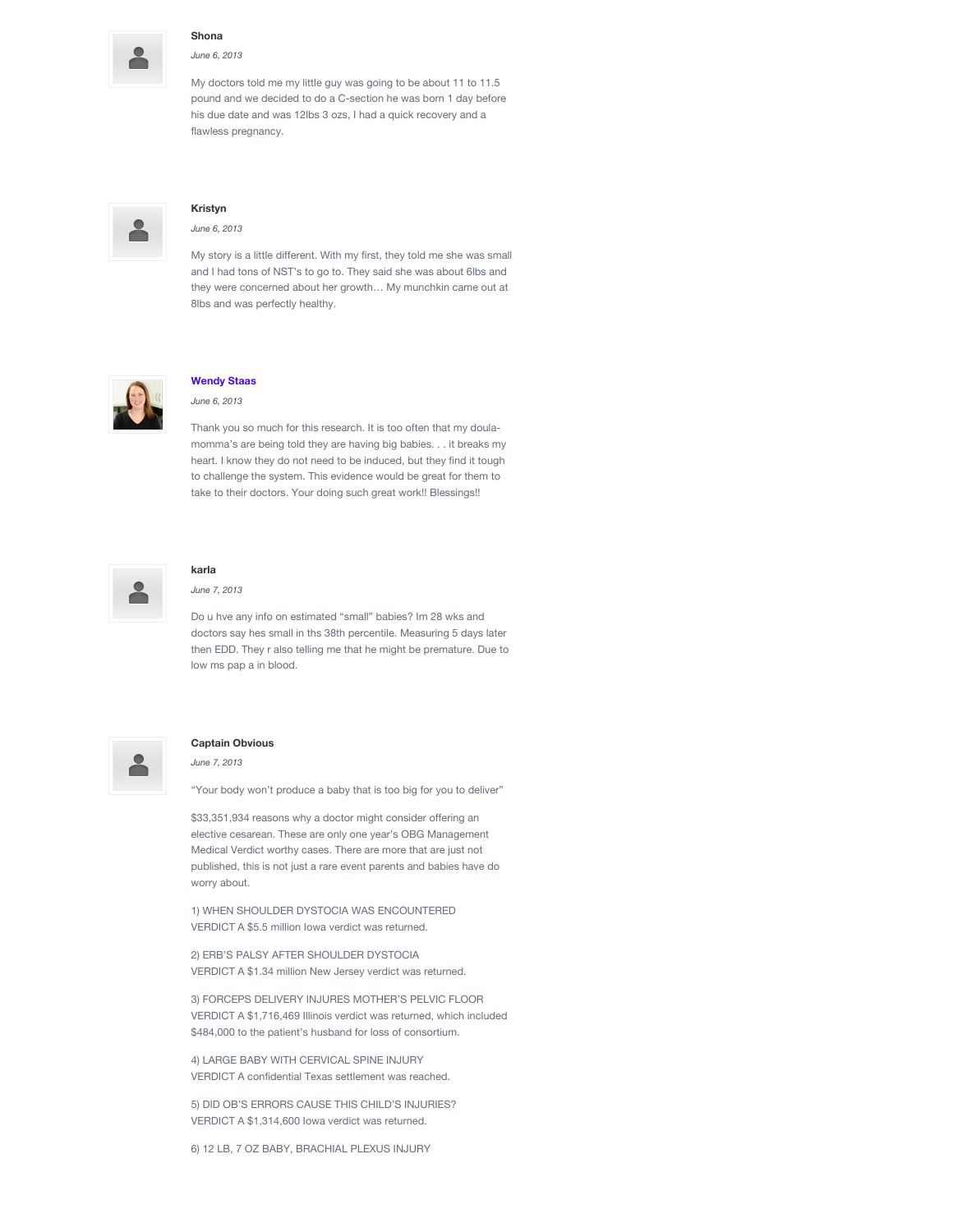VERDICT A \$1,174,365 Ohio verdict was returned.

7) EXCESSIVE TRACTION BLAMED FOR NERVE INJURY VERDICT An Illinois defense verdict was returned.

8) BRACHIAL PLEXUS INJURY AFTER SHOULDER DYSTOCIA VERDICT A \$72,500 Texas settlement was reached.

9) ZAVANELLI MANEUVER; BRACHIAL PLEXUS INJURY VERDICT A Georgia defense verdict was returned.

10) Pelvic injury from the McRoberts maneuver? VERDICT A \$5.5 million New York verdict was returned.

11) 1. Severe birth asphyxia: cerebral palsy and seizures Verdict: The insurance company ultimately paid \$10.15 million.

12) 4. Shoulder dystocia, uterine tachysystole complicate vaginal delivery

VERDICT A \$3.55 million Idaho verdict was returned.

13) CHILD'S ARM PARALYZED DESPITE MOTHER'S EXPRESSED CONCERN VERDICT A \$1.6 million Ohio verdict was returned against the ObGyn group.

14) MIDWIFE "PULLED TOO HARD"; CHILD INJURED VERDICT A \$950,000 North Carolina verdict was returned.

4 Ps necessary for succussful vaginal birth Passageway: pelvises can be gynecoid, android, platypelloid, anthropoid. Pelvises can have narrow arches, sharp ischial spines, flat sacrums. Obesity can obstruct the birth canal with fat.

Passenger: size of baby. Head circumference. Abdominal circumference. HC/AC ratio especially with diabetics. If AC much greater than shoulder dystocia risk increases. Compound hand presentations.

Position: OP babies are more difficult to deliver. More rare are face and brow.

Power:

?Previous birth experience: how bad did you tear, history of big baby, history of dystocia. Etc



#### **[Rebecca](http://www.evidencebasedbirth.com/)**

*June 9, 2013*

Hi Captain Obvious,

I don't know where you took that quote from at the top of your comment, because I certainly did not say that in my article. You are right that brachial plexus injury (although very rare) is often used as a reason for a lawsuit. Having a close family member who defends doctors and nurses from brachial plexus injury lawsuits, I am very aware of this problem, but I chose not to focus on this for several reasons: 1) This blog is called evidence-based birth. I believe that women should have free and easy access to fact-based information that they can discuss with their care providers. I do not intend to focus on the liability reasons why a woman should choose certain courses of action, because these particular liability reasons may be beneficial to her care provider, but they are not always evidence-based or helpful to women. Instead, I choose to write about EVIDENCE-BASED PRACTICE. That is the gold standard of medical care. Liability-based practice does exist, but that would be a different topic for an entirely different blog. I understand that in today's day and age it is a reality that some (many?) care providers may be making recommendations to protect primarily themselves. But if that is the case, then ethically, this should be disclosed during the consent process. But can you imagine care providers doing this? "I recommend (or you 'must have') an elective C-section solely to protect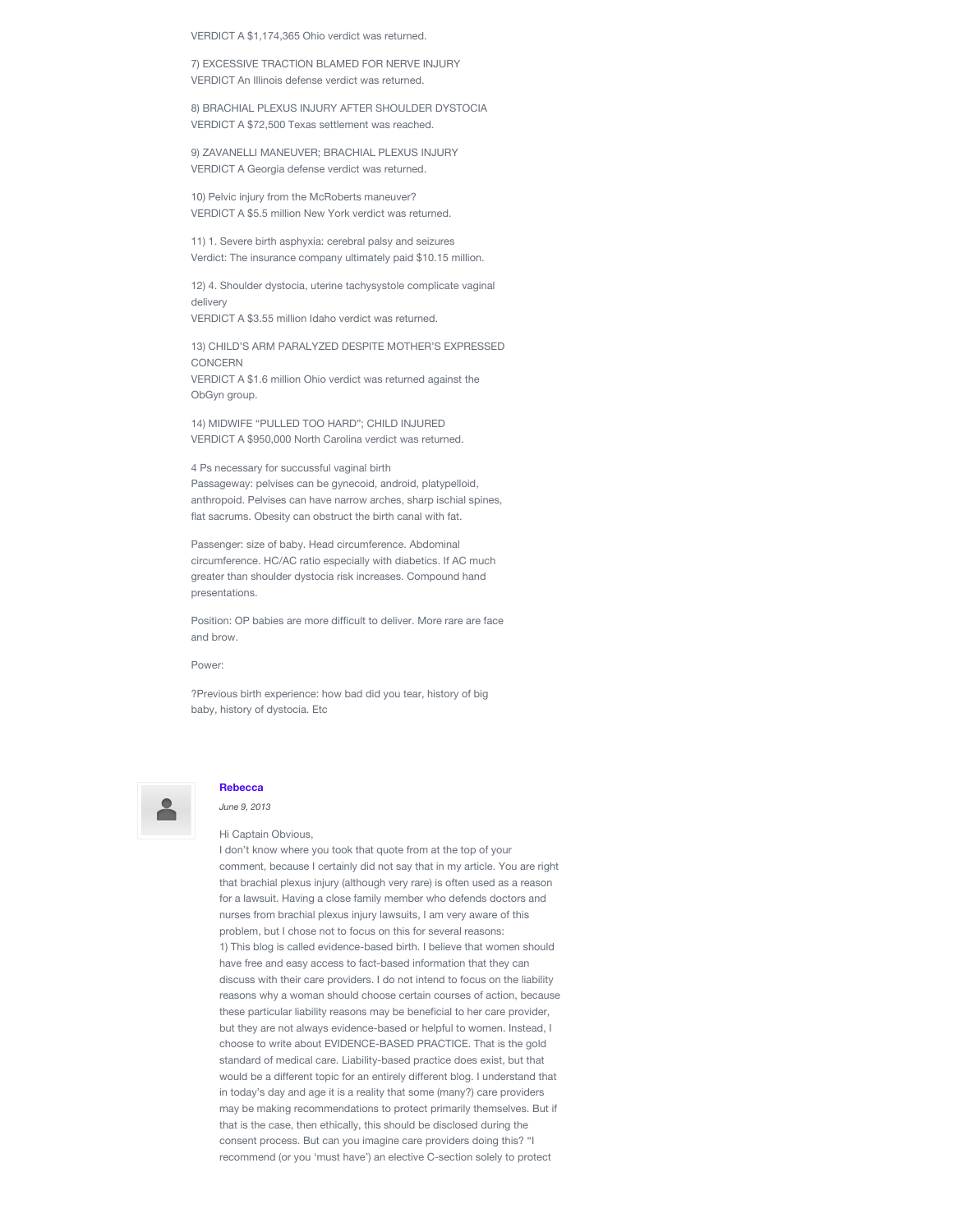myself in the event of a lawsuit. Technically, though, you will most likely be one of the nearly 3,900 women who has an unnecessary C-section to prevent 1 injury, and this elective surgery puts you at higher risk for a whole series of complications. But still, you must have an elective Csection for this suspected big baby."

2) Cesareans do not eliminate the risk of brachial plexus injury. In fact, 1 out of 3 cases of brachial plexus injury occur during Cesarean surgery. It is interesting that obstetricians set up elective C-sections as a way to prevent all brachial plexus injuries when these injuries can still happen despite the surgery, and the potential for other harmful injuries can occur instead (such as major wound dehiscence or the need for emergency hysterectomy.) The truth is, each course of action presents a series of potential benefits and harms, and each mom has the right to accurate information so that she can make the final decision that is right for her. Birth is unpredictable, and things can go wrong in vaginal and Cesarean births.

3) These lawsuits that you pulled up are not considered research evidence. In fact, lawsuits do not even fall into any of the categories of levels of evidence (as written by the authors at JAMA

<http://jamaevidence.com/resource/520>). Since I focus on evidencebased medicine, I choose not to use random lawsuit reports (which are not systematic sources of evidence) as evidence for blog articles. 4) If anyone would like to read more about what is wrong with our liability system and some suggestions for change, here is a good report. Again, talking about liability reasons for maternity care decision-making is really outside the scope of this blog, since I choose to write about evidencebased medicine.

#### <http://transform.childbirthconnection.org/reports/liability/>

Finally, please remember to review and abide by the comments policy. Making broad sweeping "factual" claims such as "brachial plexus injury is NOT a rare event" and then backing it up with message boards or lists of lawsuits does not meet the comments policy. Future comments from you that do not meet the comments policy will be deleted. Since you have violated this policy before, this will be your final warning.



#### **Captain Obvious**

#### *June 8, 2013*

" If diabetic women were offered an elective C-section for every baby that is suspected of weighing more than 8 pounds 13 ounces, it would take 489 unnecessary surgeries to prevent one case of permanent nerve damage. This would cost \$930,000 per injury avoided. If diabetic women had an elective C-section when their babies were suspected of being 9 pounds 15 ounces or greater, it would take 443 unnecessary surgeries to prevent one case of permanent nerve injury, at a cost of \$880,000 per injury avoided."

But as you can see from several lawsuits per year, that one legal case of birth injury cost much much more than all those needed cesareans to prevent that one case of brachial plexus injury.

#### **Captain Obvious**

*June 9, 2013*

Thank you for allowing my "legal" reality comment to stand. I mean, one must consider what medical malpractice coverage will consider evidence based medicine in court. If one lawsuit will be allowed to goto court and have a plaintiff decision for \$10 million, you can bet this will influence medical decisions and even parental decisions. It is a fact of life regardless of the evidence. It is what happens every day. These rare events you speak of are not that rare. These are 14 cases in one year in one journal. By no means are these the only cases out there. Much of your article is good. I enjoy reading it. Regarding episiotomy and obstetrical anal sphintor injuries (OASIS).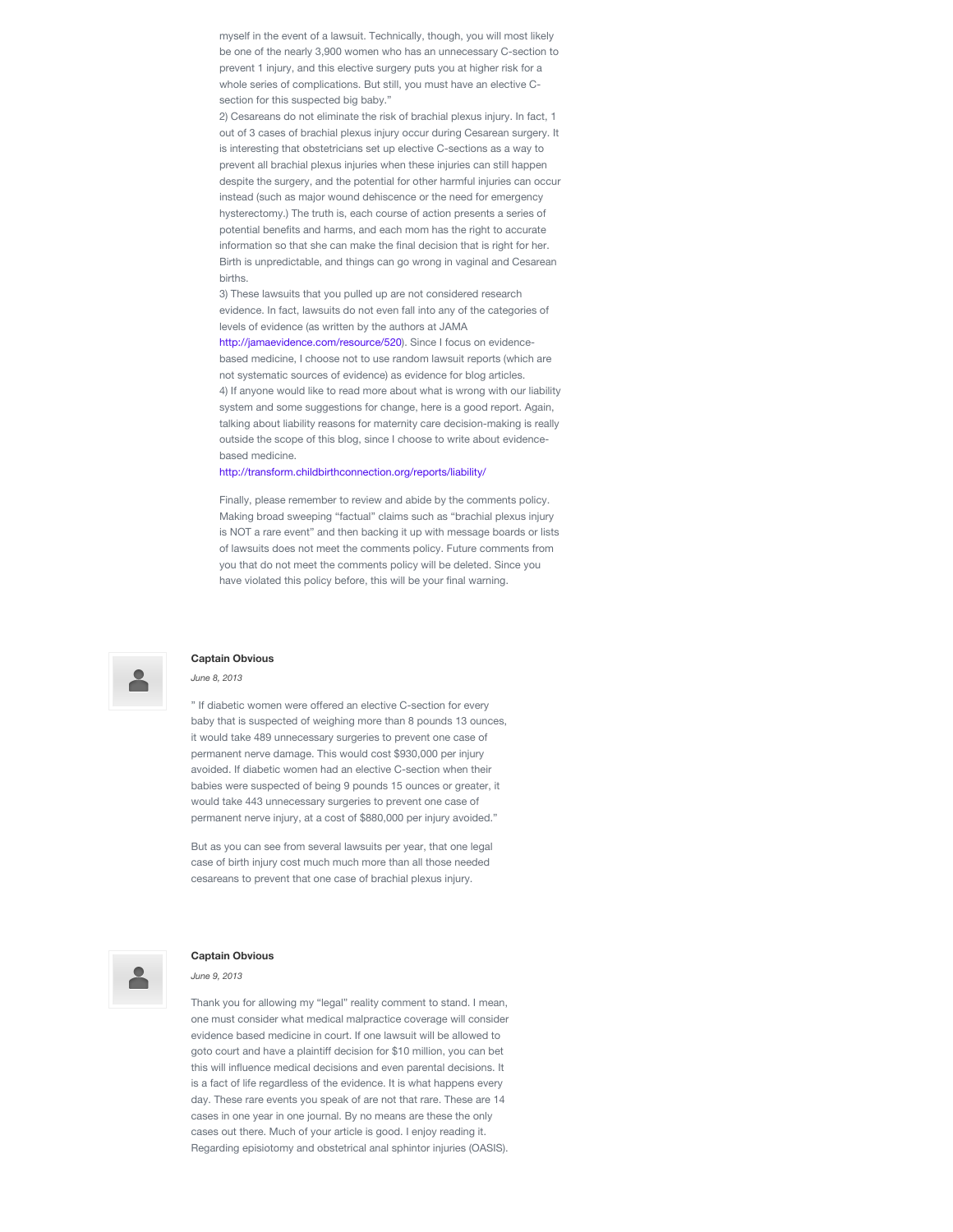#### Episiotomy

Study done in the Netherlands with 2861 women… The effect of a mediolateral epis during operative vaginal delivery on the risk of developing obstetrical anal sphincter injuries (OASIS), Vogel et al. Am J of Ob & GYN, May 2012, 404.e1-404e5 Found a 6-fold decrease odds for developing OASIS when mediolateral episiotomy was performed in OVD. In MLE+ group was 3.5%, in MLE- group was 15.6%.

Pelvic Floor Disorders After Vaginal Birth. Effect of episiotomy, perineal laceration, and operative birth. Obstetrics and Gynecology. Vol. 119, No. 2, Part 1, February 2012. Pages 223-238. "Forceps deliveries and perineal lacerations, but not episiotomies, we're associated with pelvic floor disorders 5-10 years after a first delivery."

Episiotomy Parameters Linked to Risk for Injury During Birth Emma Hitt, PhD

March 8, 2012 — Increased depth and length of episiotomy, as well as increased distance from the midline to incision point, are associated with decreased risk for obstetric anal sphincter injuries (OASIS), according to a new study.

Mona Stedenfeldt, a PhD candidate at the University of Tromsø in Norway, and colleagues reported their findings in an article published online March 6 in the British Journal of Obstetrics and Gynaecology.

According to the researchers, OASIS are the most common causes of anal incontinence in women. Episiotomy is carried out in roughly 12% to 15% of deliveries and helps minimize the risk for these types of injuries.

According to the researchers, "[e]pisiotomy technique is a modifiable procedure, and it is therefore important to make note of the parameters referred to in this study." They conclude, "Taking these into consideration and accommodating them into practice can potentially lead to a reduction in OASIS."

BJOG. Published online March 6, 2012. Abstract



#### **[Rebecca](http://www.evidencebasedbirth.com/)**

*June 11, 2013*

Again, this post is about evidence-based medicine. The cost-effective analysis was done considering the insurance/payor costs and costs of maternal/fetal complications, but it did not include lawsuits. It would be interesting to see a cost-effectiveness analysis that includes this, but ideally it would be best if we saw liability reforms such as those I already liniked to. But again, the purpose of this blog is to talk about what is best for women– not about what is best for the legal interests of physicians. Also, I am surprised to see several of you defending liberal use of episiotomy, when by far the bulk of the research over the past years has shown that it does more harm than good.



#### **Michelle E**

*June 10, 2013*

My baby was 11 pounds, 11 ounces. No meds. No interventions. Had her at a birth center, in a nice tub. I had some internal tearing, but nothing that a few stitches couldn't fix. I know many that had worse with smaller babies. I did not have GD, I was not forced to have an ultrasound to 'see how big she was.'

My mom was 12 pounds at birth.. we just have big babies, and we made it through!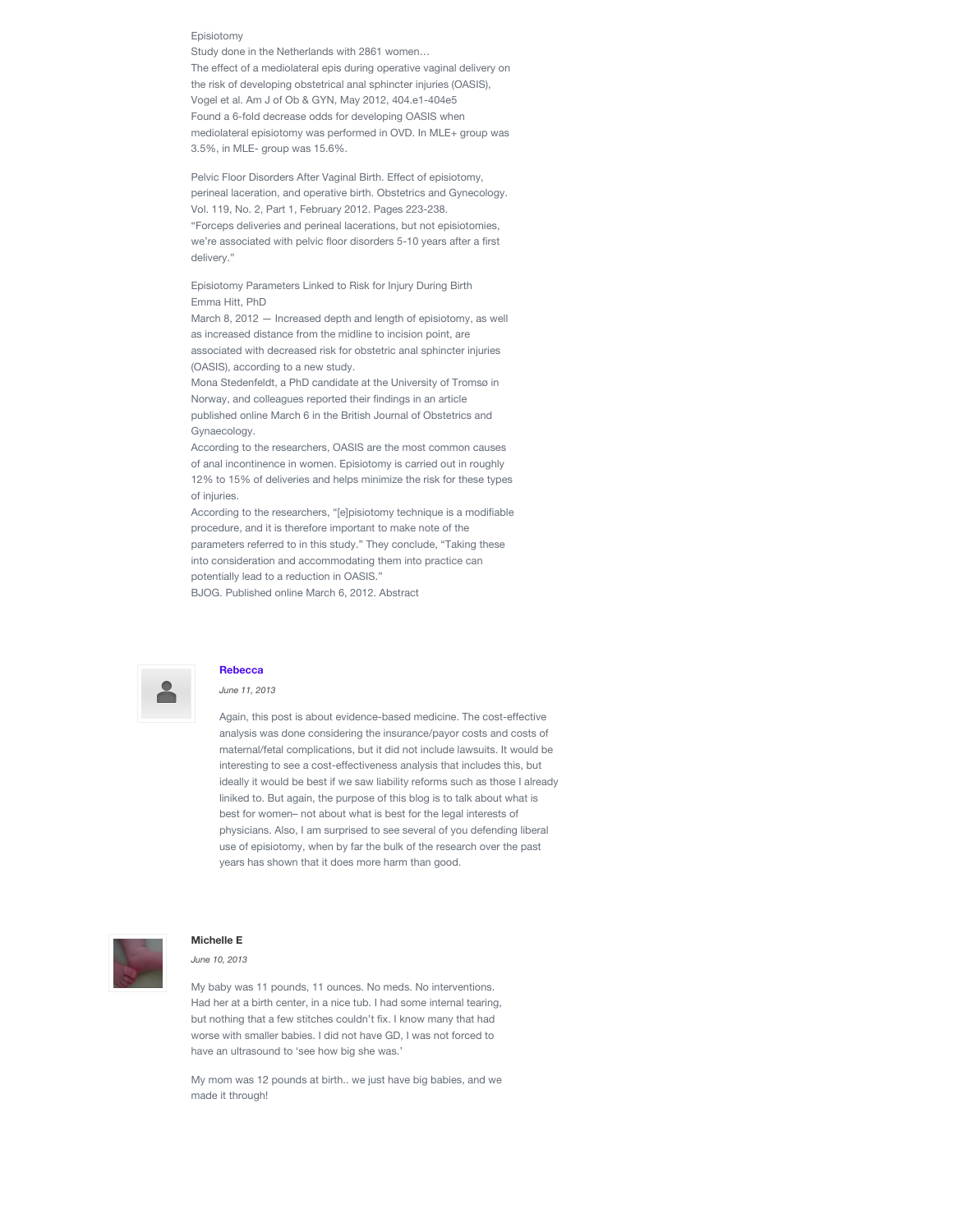

#### **Tara**

*June 10, 2013*

Thank you so much for sharing this! My first baby was 9 lbs 13, second was 8 lbs 1, and my OB with this third one is already pressuring me about having a big baby this time around. I'm only 27 weeks, but she is insisting on another ultrasound to check his size. I'm anticipating that she will want to go the c-section route, so it is nice to have this as a reference.



#### **[Cristen](http://www.improvingbirth.org/)**

*June 11, 2013*

Rebecca, thank you for providing this information to women so that we can make more informed decisions! I don't know how many women I've heard express regret and grief that they agreed to interventions in a healthy pregnancy based on a provider's suspicion of "big baby" that turned out to be unfounded. I'd also say that as a mother, my #1 concern is my safety and my baby's safety–not anyone else's liability. Interestingly, I wonder if we practiced more evidence-based care, if some of that liability might be mitigated? Seems logical to me. Likewise with supporting women in their own decisions. I'd certainly be much less likely to sue anyone if the decision had been my own and not forced upon me or based on inaccurate, outdated information from a healthcare professional.

#### **[Jennifer "Momma Trauma"](http://www.mommatraumablog.com/)**

*June 11, 2013*

#### Rebecca,

Thank you for this well laid out and researched article. I love that I can send moms to your page knowing they can safely find an article on a situation, print it out and pass it along to their doctor when the time comes. Even with disapproving sides all around, articles such as these get us thinking about our care and that maybe we shouldn't follow folks blindly and instead do our own research so that WE can make our own informed decisions regarding our healthcare. I'll tell ya a story:

Our son was born with a shoulder dystocia, for which the doctor broke his collarbone in order to get him out of me. No more than 1/2 hour had passed when my delivering OB/GYN came to my room to kindly let me know that any future babies I had would \*have\* to be via cesarean delivery because my pelvis was just too small for my "big baby." I grew "birthin' hips" early-on after puberty. At first, I laughed her off. Oh yes, I broke my baby. But then, I learned that his dystocia was medically-induced by the cascade of interventions. It was a healthy pregnancy. A few hours after arriving in labor, I was given Pitocin and told to lay on my back with fetal monitors attached. I had an IV drip of water, which the nurses also slipped medication in without my knowledge. This caused my body to birth our son before it was entirely ready, so he was stuck. And instead of using maneuvers such as the Gaskins maneuver and flipping me on all fours, they first wanted to push him back in to deliver via csection. But ultimately, broke his collarbone for removal.

Medically induced. When we had our second, the office pushed me for c-section dates at EVERY prenatal because she was clocking in at a whopping 8 lbs via ultrasound (She was only 7 lbs and some change). Finally, I asked the head OB when I had him for an appointment what went wrong for that first birth, why didn't they flip me over? He said he was the only doctor (out of at least 10!) in his practice who even KNEW about that maneuver. He was rather shocked I knew about it myself. I finally got the confirmation I needed when I was in labor with our second child and the doctor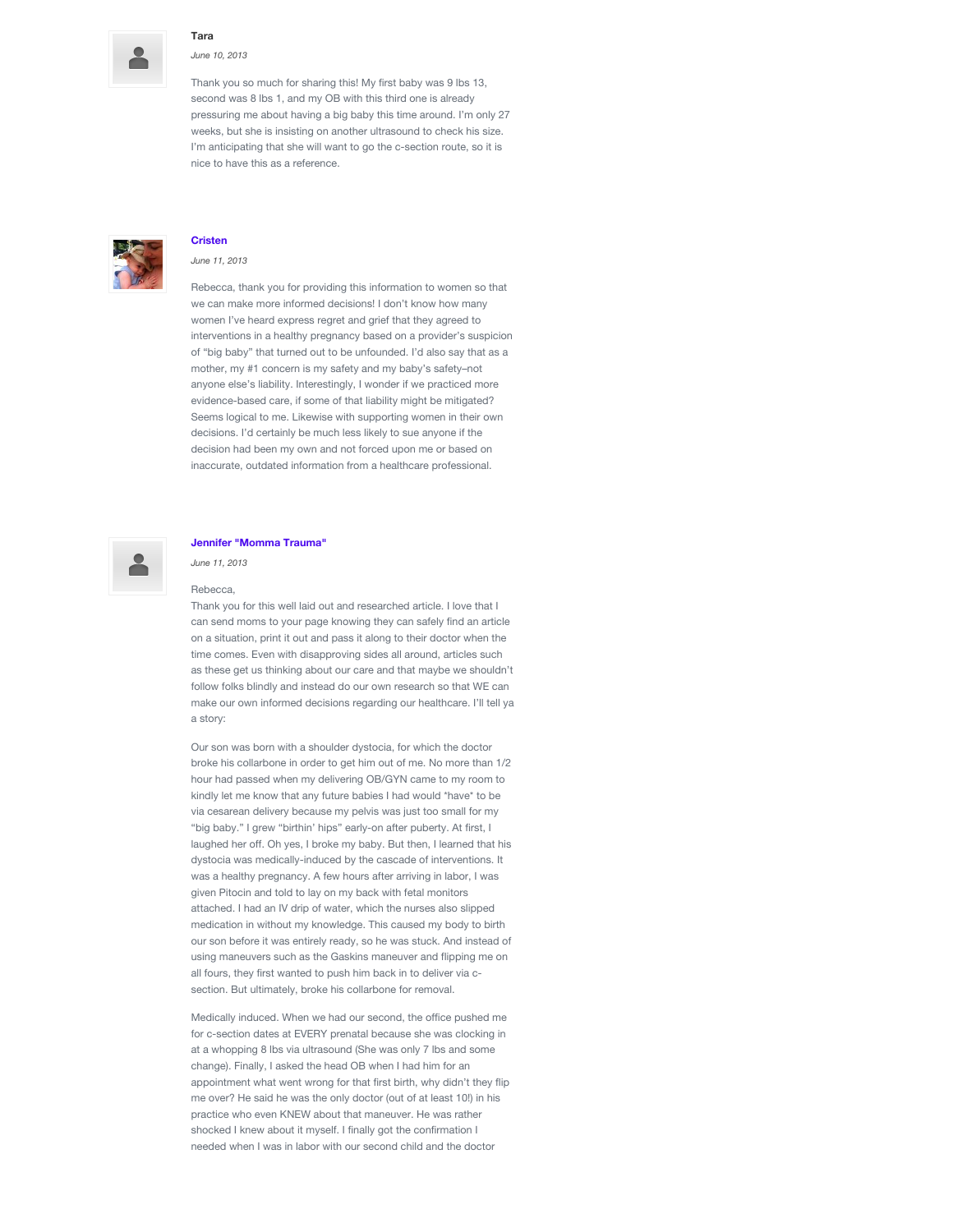blurted to the nurses that I had a previously "medically-induced" shoulder dystocia. All over "big babies." Our second was birthed naturally because I had done my research and hired a doula.

Momma's: Take note! Do your research, stand up for yourselves. This is YOUR life and future and that of your childs'. NOT that of your doctors'.



## **Mama**

*June 11, 2013*

Dear Rebecca,

Thanks so much for writing your eloquent, well researched, accurate article.

I recently gave birth in the water, at home to 10 lbs 4 oz beautiful baby born in his due date.

Please disregard these 'haters' above! I am too busy to analyze their ignorance, but obviously they have lots of time on their hands.



#### **Mandi**

#### *June 11, 2013*

Thank you for this thorough review!!! This information is well presented and will be extremely useful for so many. This work is a wonderful (and much needed) resource for women and families to have as they seek to make informed decisions about their care.

Thank you for your continued commitment to put evidence-based care practices into language that everyone can understand.



#### **Lucinda**

*June 11, 2013*

Rebecca,

Thank you for your work and research informing moms of evidence based care. I really enjoyed the debates in the comments and how you stood up for yourself and your research. Well done! I have ideas of who one of the partys are from other blogs and you handled yourself in a very professional and respectful manner. Keep up the good work!



#### **[Jeanette McCulloch](http://www.birthswell.com/)**

*June 11, 2013*

Thanks as always for this important source of evidence-based information for families. This critical source of unbiased, accurate information is so appreciated!



## **Wendy Gordon, CPM, LM, MPH**

*June 11, 2013*

Rebecca, thanks for an incredibly thorough review of the evidence on this issue. As with most issues, the research is rarely crystal clear because different research designs and protocols can yield different results. One can almost always find at least one study that concludes on one side of the issue, and another study with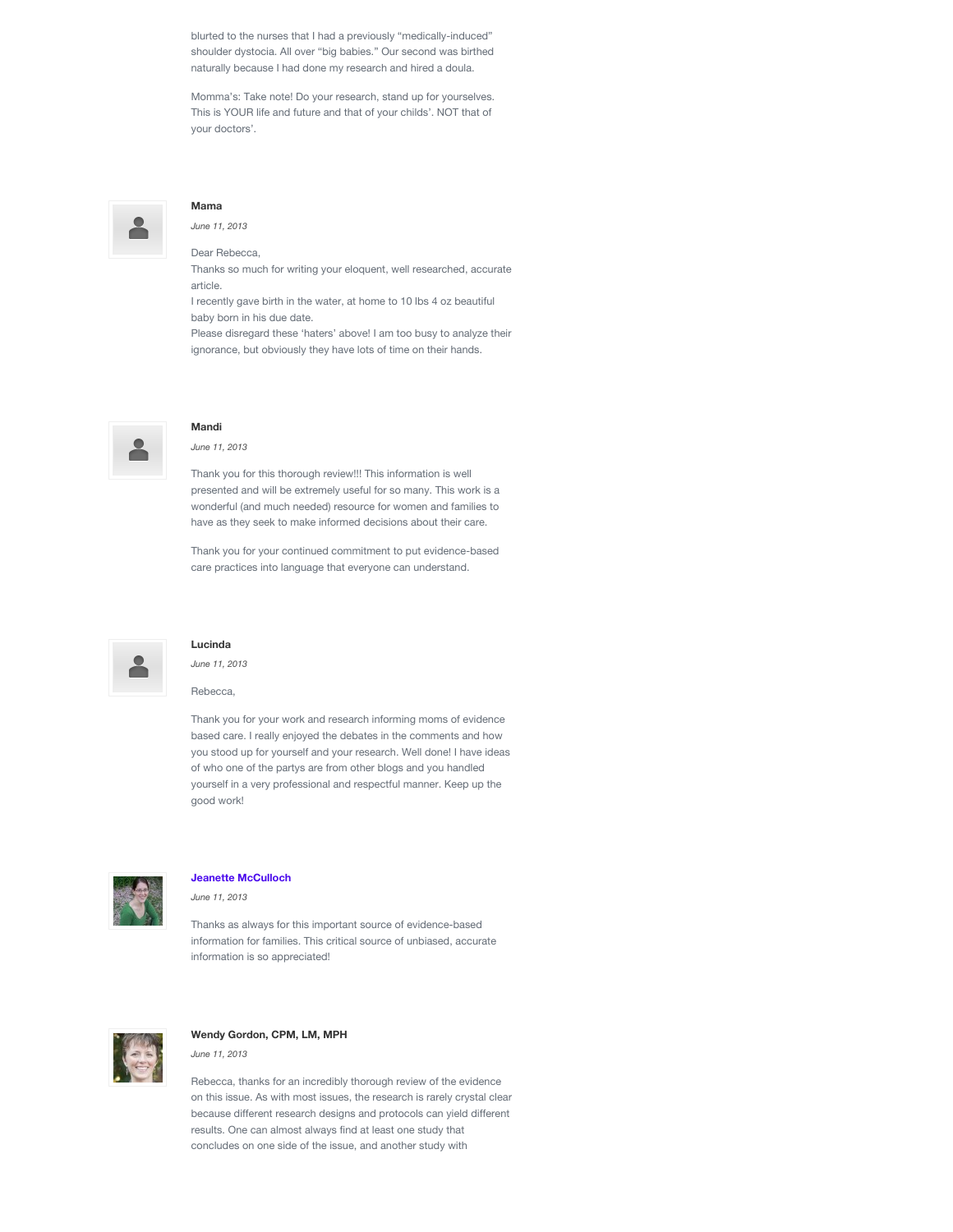conclusions on the other side. Sometimes you even get researchers who draw conclusions in opposition to what their own data says. It is up to the reader to be able to distinguish the finer points of methodology and pull out what can reasonably be concluded from the overall body of literature. That involves actually reading entire studies (not just the abstracts, or some media sound bites about it) and critically analyzing them, which not many people have the skill or time to do. I really appreciate what you offer on this blog; thanks for advocating for mothers and babies with evidence!



## **candice**

#### *June 11, 2013*

You know I had exactly the same problem as this except they thought my baby was going to be too small. Certain doctors wanted me to have a c-section or induction because they were worried that my baby wouldn't survive labour. I had to fight so hard to avoid intervention and in the end settled for a stretch and sweep to bring on labour. Thank goodness it all went well and baby was born naturally with no drugs in 5 hours. But they predicted that her weight would be 2.4kg or 2.3 kg (not sure what this in pounds). but she ended up being 2.89kg (6pound 5ounces) absoulutely fine and healthy. I had over 8 ultrasounds to determine her weight and they were soo wrong! Do you know if there are any articles similar to this one, but on small babies?? I definitely agree that the ultrasounds did nothing but make me worry more. And everything, absolutely everything else was showing that the baby was healthy. In the end I was lucky that I was well enough informed to fight against intervention!



#### **Rose Russell**

#### *June 12, 2013*

Im so happy that this is available. Thank you for this. After having 3 big babies, 9p 13ou, 10p 6ou and 10p 9ou, with never having so much as a single tear or any intervention whats so ever and no labour going over 10 hours. I know first hand it is possible to birth without fearing the size of your baby.

I am personally so proud and happy with my big bubs and my ability to birth them so easily. So why shouldnt any body else be. This is a great resource for expectant mums that are played with the "big baby" card.



#### **Claire**

*June 12, 2013*

Hi, thank you for this post! I am a midwifery student and currently have two clients with histories of shoulder dystocia. One woman's child had no negative sequelae and the other woman's child had a brachial plexus nerve injury that was largely (but not completely) resolved through physical therapy. In trying to learn how to counsel these women on the risks and benefits of c-section, induction, or a non-interventive approach for their current pregnancies, I have not found helpful information specifically about women with a history of shoulder dystocia. I have seen estimates of recurrence risk for a second shoulder dysotica (18%?), but not those that take estimated birthweight into account or previous negative neonatal outcomes. Could you suggest which resources I might turn to in order to assess these women's and their soon-to-be newborn's risks? Would my client who had a child with brachial plexus injury be at higher risk for a second child with brachial plexus injury, and what would that risk be? Would it be higher than a woman who had a history of shoulder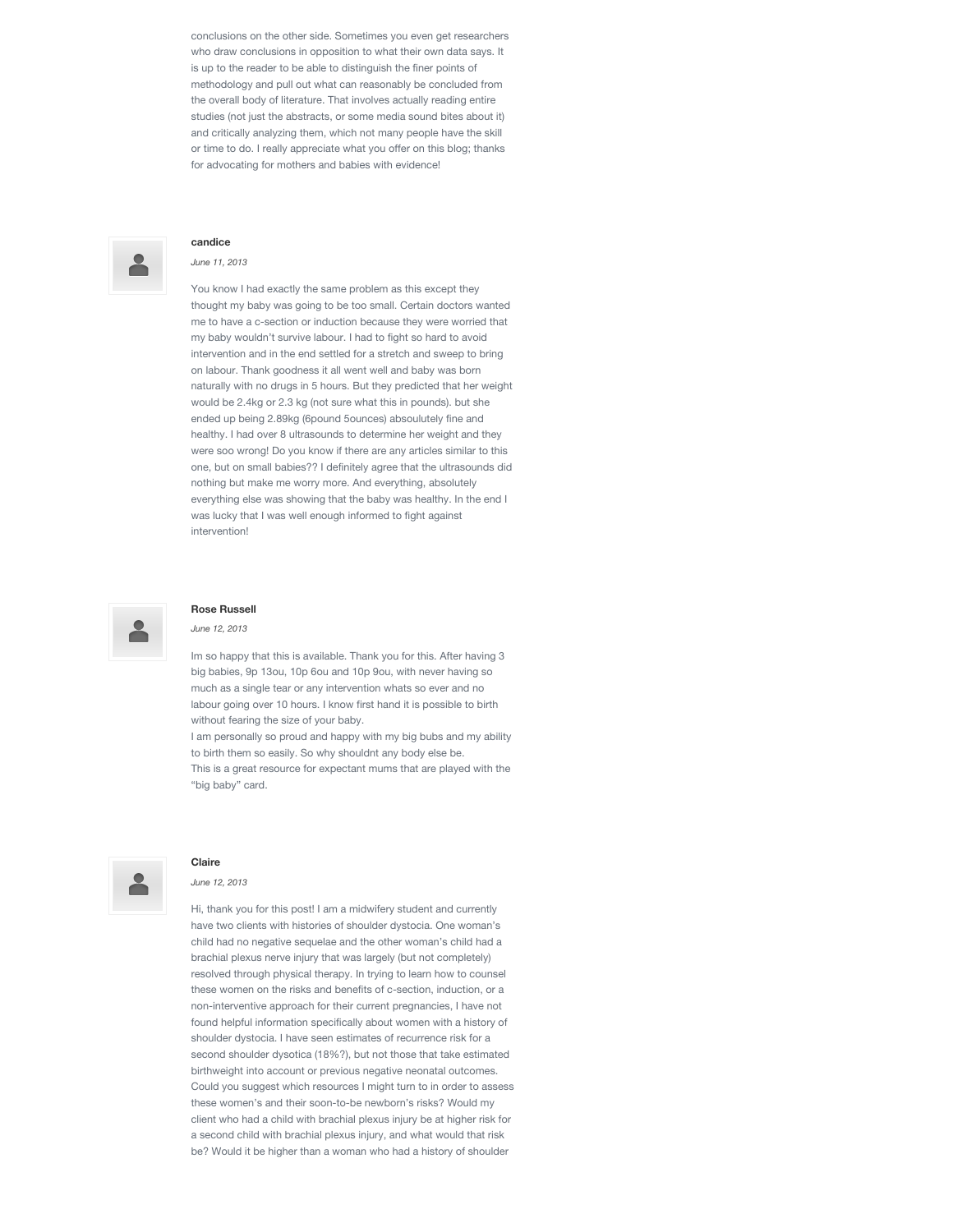dystocia but no brachial plexus injury?

asked her to please engage elsewhere.

Thanks very much in advance for any insight you have to share!

Claire

## **[Rebecca](http://www.evidencebasedbirth.com/)**

*June 13, 2013* \*\*\*Admin note\*\*\*

I have had serious issues with a commenter who left 7 comments on this blog post. This commenter was not here to engage in meaningful discussion, but instead was trying to dominate the comments section to meet her own agenda, and becoming more hostile in her tone. After allowing these 7 comments to be posted, I

After this request, the commenter continued to harass me with multiple, frequent and often disparaging and disrespectful messages, which I chose not to publish.

I cannot allow someone who repeatedly violates the comments policy to post comments here. Thus I have made the decision to remove all of this commenter's prior comments, as well the future comments of another commenter who violated the comments policy more than once in the past. All future comments from these 2 people will be automatically marked as spam.

To remind everyone of the Evidence Based Birth comments policy:

"I welcome the opinions, questions, and feedback of anyone and everyone. I must, however, have some guidelines in order to keep the discussion civil and productive. I strive to maintain a high quality of discourse and factual information here; if a discussion or a particular commenter continually swerves away from that, I respectfully ask that you engage elsewhere. This includes personal attacks, profanity, unsubstantiated/false claims, and opinion stated as fact with the intent of swaying the discussion.

The tone of comments must remain pleasant and civil in order to be published– a negative, disparaging, or accusing tone will not merit publication. As in my university classroom, I will give a warning, and I then reserve the right to prevent comments from being published on my site."



### **Becky**

*June 15, 2013*

Do you have a comment on why the latest Cochrane review seems to give a slightly different picture? No benefits found, but the studies were too small, but there also isn't an increased cesarean rate. [http://summaries.cochrane.org/CD000938/induction-of-labour-for](http://summaries.cochrane.org/CD000938/induction-of-labour-for-suspected-fetal-macrosomia)suspected-fetal-macrosomia



#### **[Rebecca](http://www.evidencebasedbirth.com/)**

*June 16, 2013*

Yes! I covered this in the article above, in the induction section. Look for the paragraph about why the randomized, controlled trials did not find an increase in Cesareans but observational studies did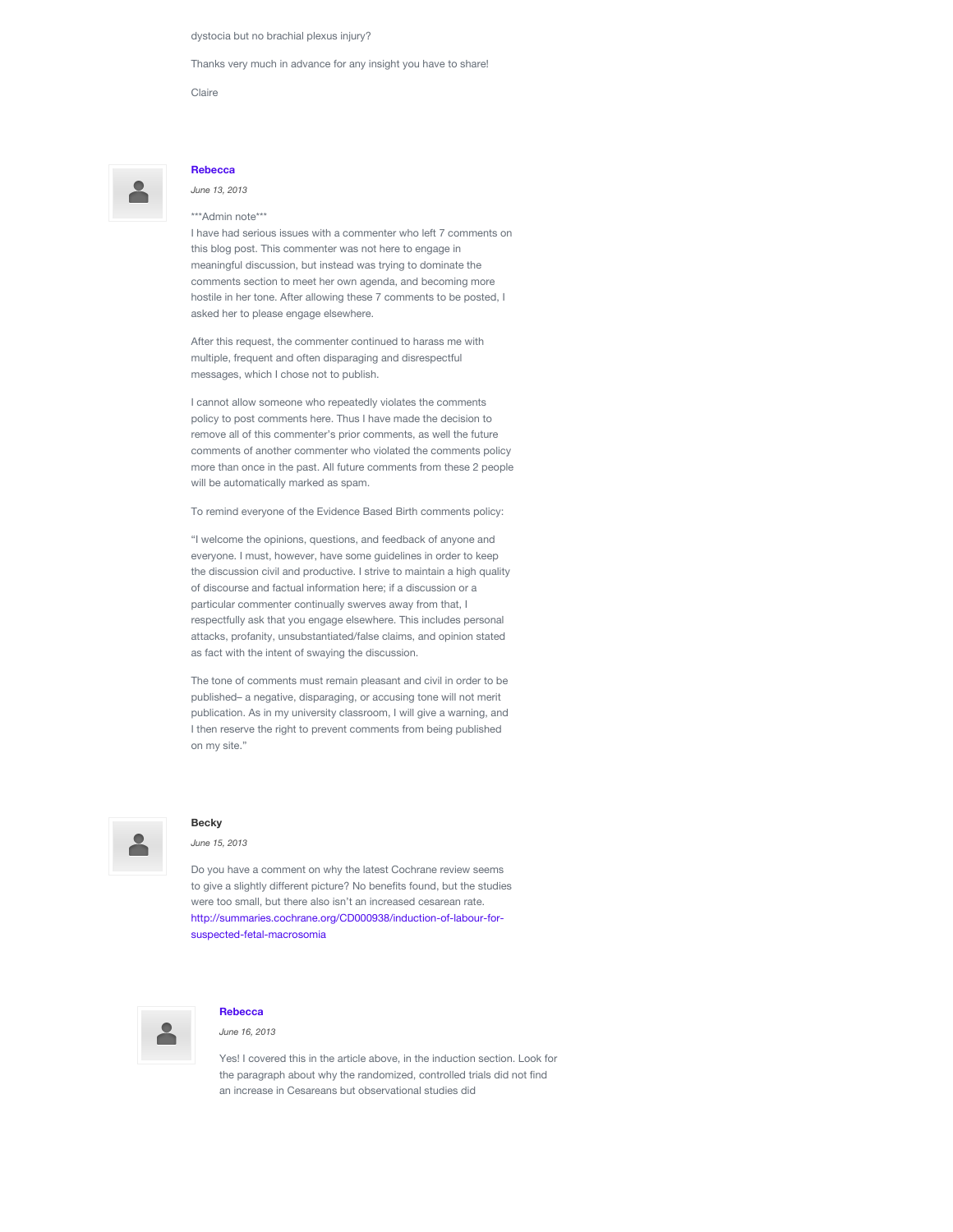

#### **Becky**

*June 17, 2013*

Yeah, I read a bit more carefully after I posted this, and felt a bit dumb.

I think suspicions of macrosomia put doctors in a difficult place macrosomia is associated with increased rates of adverse outcomes, but there simply nothing a doctor can do about it, for the reasons you describe here.

I did think the Melamed et. al study was interesting, since it found that not only a false diagnosis of macrosomia had negative consequences, but also that a missed diagnosis of macrosomia does as well: "Failure to detect macrosomia was associated with higher rates of perineal trauma, 5-minute Apgar scores less than 7, and neonatal trauma, mostly related to the higher rate of surgical vaginal deliveries."

This seems to suggest that if more accurate weight prediction were achieved, that there might be some benefits to intervention for macrosomia. We're definitely not there, now.



# **Becky**

*June 15, 2013*

Also, I've seen in the stillbirth and macrosomia risk repeatedly in the literature, but perhaps they don't control for GD? For instance, this is the most recent example:

<http://www.nature.com/jp/journal/v32/n11/abs/jp201260a.html> This notes a link

[http://onlinelibrary.wiley.com/doi/10.1002/ajmg.a.35578/abstract;jsessionid=48C2332476388865D72AC37DBC367D8B.d02t01?](http://onlinelibrary.wiley.com/doi/10.1002/ajmg.a.35578/abstract;jsessionid=48C2332476388865D72AC37DBC367D8B.d02t01?deniedAccessCustomisedMessage=&userIsAuthenticated=false) deniedAccessCustomisedMessage=&userIsAuthenticated=false [As does this: http://www.ajog.org/article/S0002-9378\(07\)02270-](http://www.ajog.org/article/S0002-9378(07)02270-3/abstract) 3/abstract This Medscape article also notes an increased risk of stillbirth and

says it is irrespective of diabetes, and provides some references: <http://emedicine.medscape.com/article/262679-overview#a0199>



#### **[Rebecca](http://www.evidencebasedbirth.com/)**

*June 16, 2013*

I have some thoughts on these articles, whichi can share in a little bit!



#### **Becky**

*June 17, 2013*

Thank you, I would like to hear your thoughts. These studies didn't seem consistent with your claim that there was no evidence that macrosomia was linked to higher stillbirth risk, and I'd frequently seen this claim, so it made me wonder. I can see ways to explain this link, though — such as macrosomia is linked with later gestational age/post dates pregnancies and so is a higher risk of stillbirth.



#### **[Rebecca](http://www.evidencebasedbirth.com/)**

*June 23, 2013*

Hi Becky, I finally had time to sit down and read the articles that you sent me the links to. Yes, you are correct– the main problem with the claim that "big babies have higher rates of stillbirth" is that most researchers do not take diabetes or other factors into account. This problem is called "confounding. Confounding means that a condition by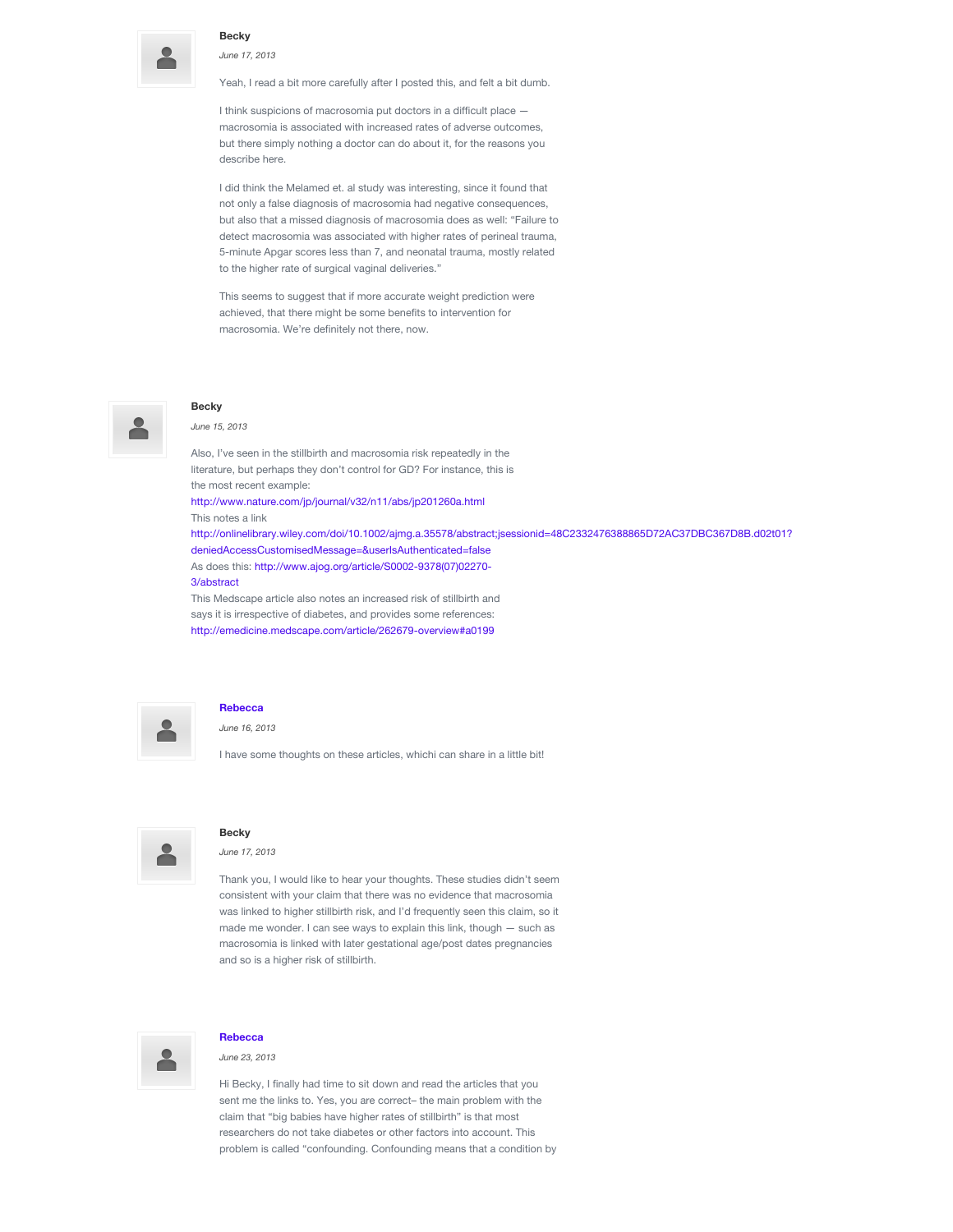itself isn't a cause of stillbirth, but something else that is related to that condition is. For example, researchers have consistently failed to account for Type I or Type II diabetes, which is a known risk factor for stillbirth, and women who are diabetic are more likely to have big babies.

In the first link you sent me (Ray and Urquia, 2012), they looked at more than 767,000 births in Canada using birth certificate records. Unfortunately, birth certificates are notorious for having inaccurate information, particularly about diabetes and gestational diabetes. So it would be impossible to say that there is a direct causal link between big babies and stillbirth from that data set.

In the second link, the researchers looked at 2,600 stillbirths in Wisconsin that happened since 1993. There were more big babies in those 2,600 stillbirths than they would have expected. However, many of these big baby cases were stillbirths before 25 weeks (babies weighed >97th percentile for the expected weight) which wouldn't apply to most full-term women who are told they have a "big baby." Also, if you look at the cause of stillbirth in the big babies you will see that most babies weren't "overgrown," but instead they had some kind of anomaly or fatal condition that led to an accumulation of fluid (like hydrops) or tissue (like tumors or enlarged organs), which made their size bigger. In other words, it wasn't the general problem of being a "big baby" that led to the death, but almost all of these infants had some other underlying problem (example: genetic defect) that caused their weight to be higher. This study is a great example of why you can't just look at a big data set of birth certificate data and say "big babies have higher rates of stillbirth" because you can't figure out if there were any other problems that caused the deaths (like maternal diabetes or hydrops). In other wrods, it wasn't the bigness that led to the stillbirth, but the fatal condition (a confouonder) that caused the bigness. Does this make sense?

In link 3, we have the same problem as link #1. In this study (Mulik 2003), they used birth certificate data to look at 5.9 million U.S. births. Yes, rates of stillbirth were higher in babies that weighed more than 4,500 grams (although the overall risk of stillbirth was very, very low for all infants), but there was no way for the researchers to accurately measure things like maternal diabetes and other underlying problems that could have caused this link. One big limitation of this study is they did not know the mother's body mass index either pre-pregnancy or during pregnancy. Another issue is that they didn't know how the care providers managed the births of these big babies. It could be that some care providers were suspicious of a big baby beforehand, which could have led to an early elective induction or Cesarean, or higher rates of instrumental delivery which may have led to higher (or lower) rates of health problems in these babies… who knows? With this kind of data set, you have large numbers, but very little detail (and very little reliable information) about what was actually going on in these moms and babies.

The Medscape article claimed that big babies are at higher risk for stillbirth, and the main reference that they used (Mondestin 2002) to support there claim were birth certificate data (again!) which I have already talked about… we cannot come to this conclusion using birth certificate data. Birth certificate data do not accurately tell us which mothers are diabetic and which are not, and they don't give us other important details. We cannot say "big babies = higher rates of stillbirth" without looking at diabetes, obesity, genetic issues, etc. Because it may be that it is really "maternal diabetes was more common in big babies but diabetic issues– not general bigness– was the cause of death."

In the other link that the Medscape article referenced (Mulik et al), there were actually no deaths at all in the big baby groups.

I have yet to find a study that says that big babies by themselves (not genetic issues and not diabetes or other risk factors) are the cause of higher rates of stillbirth. Every study that I have seen has had this huge flaw– they haven't looked at confounders like diabetes. Which is why I stated in this blog article that there is no evidence showing that big babies by themselves are at higher risk for stillbirth. I double-checked with several research experts in the area before I published, and they